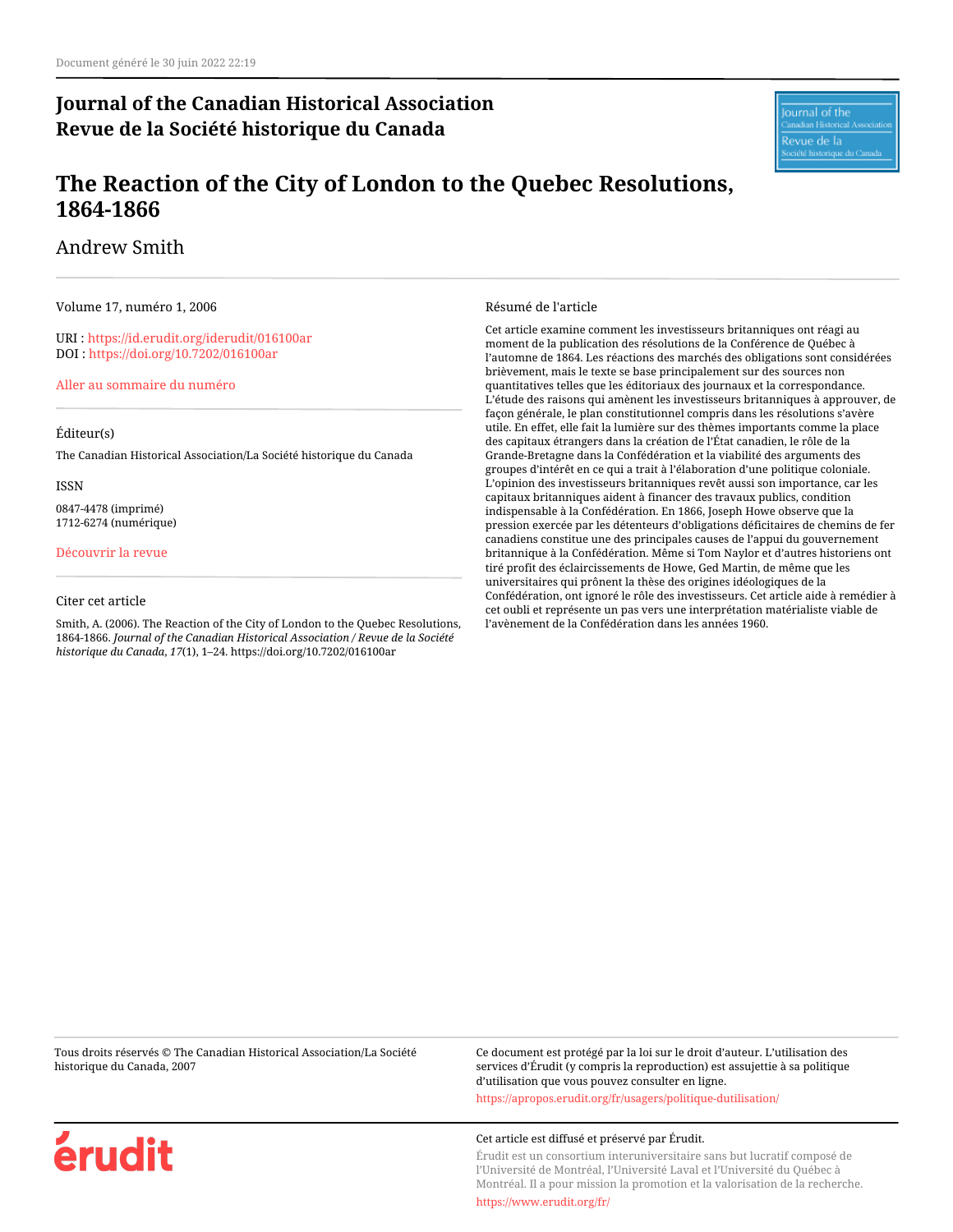# **The Reaction of the City of London to the Quebec Resolutions, 1864-1866**

## **ANDREW SMITH**

## *Abstract*

*This paper examines how British investors reacted when the Quebec Resolutions were published in the fall of 1864. Although the responses of bond markets are briefly considered, the paper is mainly based on non-quantitative sources such as newspaper editorials and correspondence. Examining why British investors generally approved of the constitutional plan contained in the Quebec Resolutions is useful because it illuminates such important themes as the place of imported capital in Canadian state formation, the role of Britain in Confederation, and the viability of interest-group explanations for the making of colonial policy. The ideas of British investors are also important because British capital helped to finance the public works that were a* sine qua non *of Confederation. In 1866, Joseph Howe identified pressure from the bondholders of unprofitable Canadian railways as one of the major factors driving the British government's support of Confederation. Although Tom Naylor and other historians have made use of Howe's insight, the role of the investors has been ignored by both Ged Martin and by those scholars who advance an ideological-origins explanation of Confederation. This paper will help remedy this oversight and is a step towards a viable materialist interpretation of why Confederation happened in the 1860s.*

## *Résumé*

*Cet article examine comment les investisseurs britanniques ont réagi au moment de la publication des résolutions de la Conférence de Québec à l'automne de 1864. Les réactions des marchés des obligations sont considérées brièvement, mais le texte se base principalement sur des sources non quantitatives telles que les éditoriaux des journaux et la correspondance. L'étude des raisons qui amènent les investisseurs britanniques à approuver, de façon générale, le plan constitutionnel compris dans les résolutions s'avère utile. En effet, elle fait la lumière sur des thèmes importants comme la place des capitaux étrangers dans la création de l'État canadien, le rôle de la Grande-Bretagne dans la Confédération et la viabilité des arguments des groupes d'intérêt en ce*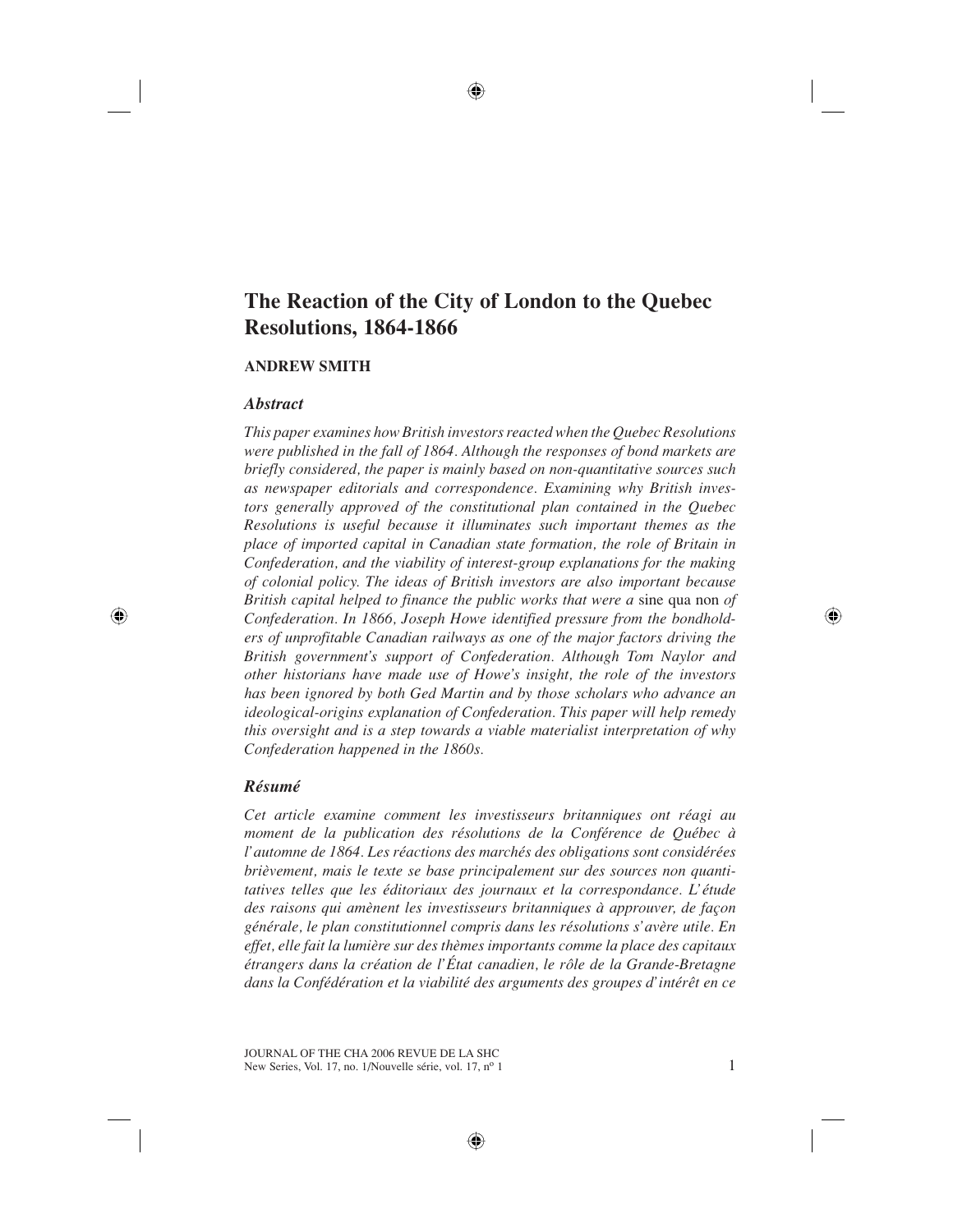*qui a trait à l'élaboration d'une politique coloniale. L'opinion des investisseurs britanniques revêt aussi son importance, car les capitaux britanniques aident à financer des travaux publics, condition indispensable à la Confédération. En 1866, Joseph Howe observe que la pression exercée par les détenteurs d'obligations déficitaires de chemins de fer canadiens constitue une des principales causes de l'appui du gouvernement britannique à la Confédération. Même si Tom Naylor et d'autres historiens ont tiré profit des éclaircissements de Howe, Ged Martin, de même que les universitaires qui prônent la thèse des origines idéologiques de la Confédération, ont ignoré le rôle des investisseurs. Cet article aide à remédier à cet oubli et représente un pas vers une interprétation matérialiste viable de l'avènement de la Confédération dans les années 1960.*

Money may not make the world go around, but investment had a great deal to do with Confederation. This paper examines how British investors reacted when a draft constitution for a British North American federation appeared in November 1864 in the form of the Quebec Resolutions. Although the responses of bond markets are briefly considered, this paper is mainly based on non-quantitative sources: fluctuations in the yields on colonial government bonds suggest that investors had a preference for colonial federation, but understanding *why* investors thought Confederation was a good idea involves looking at the interpretations of the Resolutions that appeared in their correspondence and in the British business press. These sources suggest that the investors supported Confederation because they believed it would facilitate particular types of state intervention in the economy. Moreover, they sensed that the creation of a larger political unit would limit the influence of mass opinion in colonial law-making and would thereby prevent the state from interfering with the market in the "wrong" way. Since opponents of Confederation frequently characterized British financiers as the driving force behind the scheme, we ought to ascertain the actual opinions and actions of the investors, a group whose role in Confederation is ignored by most historians. In explaining why some interest groups in Britain supported Confederation while others were opposed to key planks of the Confederation settlement, this paper will shed new light on the relationship between Britain and its North American colonies in the 1860s.

The academic literature on Canadian Confederation is rich, varied, and often politically charged. The ideas of the Fathers of Confederation regarding provincial powers are an important focus of scholarly debate, and Paul Romney's reminder that John A. Macdonald's centralizing aspirations were not shared by all of the English-speaking Fathers appears particularly relevant to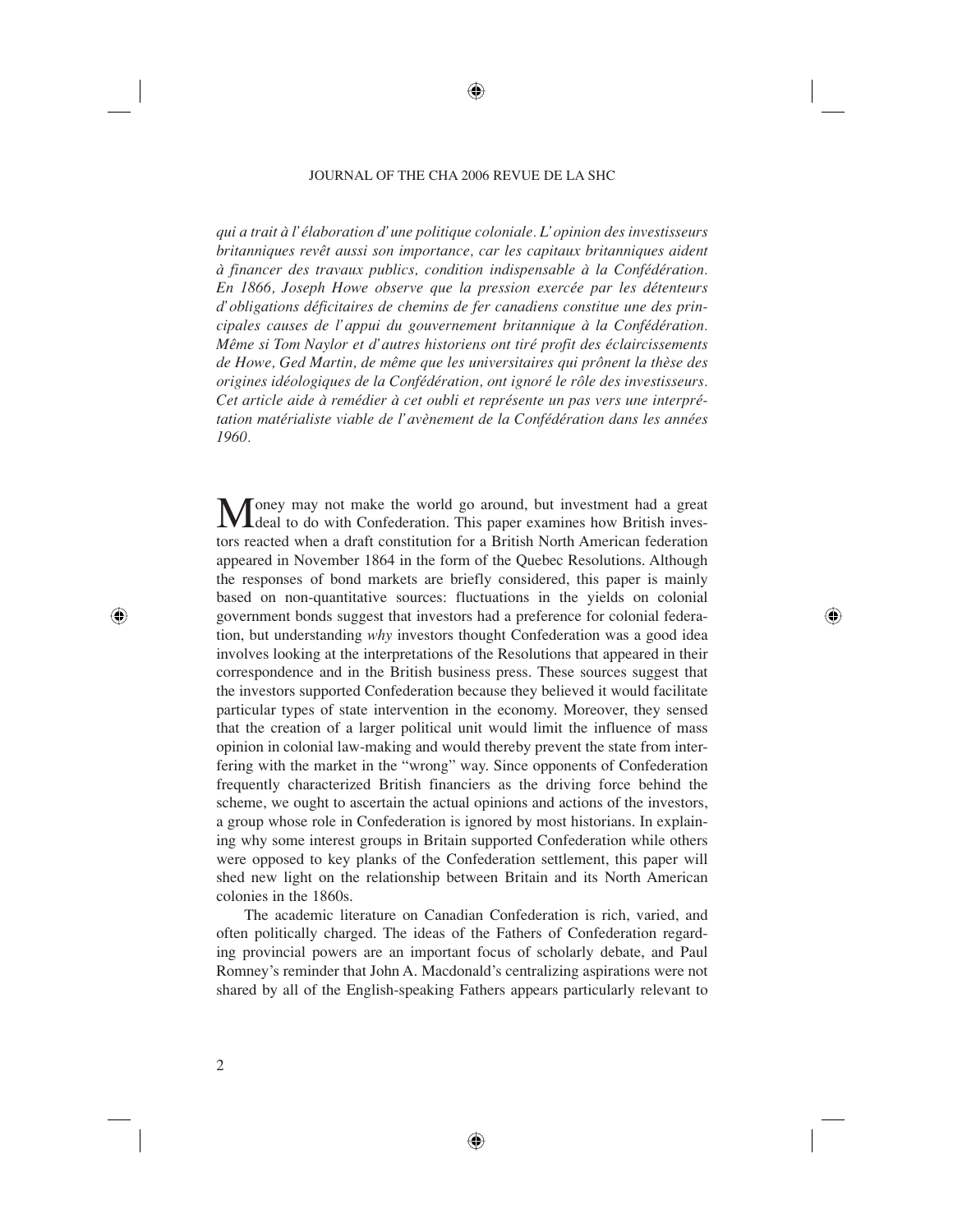contemporary politics.<sup>1</sup> Several intellectual historians have recently explored the deeper ideological aspects of Confederation: Ian McKay's liberal-order thesis provides a particularly important framework for interpreting the creation of the Dominion.2 The place of French Canada in Confederation has generated its own set of scholarly debates, as have the experiences of Nova Scotia and the Maritimes as a whole.<sup>3</sup> The fact that our analysis of Confederation is now being extended to include other segments of Canadian society, most notably women, is an indication that historians of nation-building in Canada are beginning to draw on the findings of social historians in looking at Confederation's many facets.<sup>4</sup>

The history of trans-Atlantic investment provides yet another lens for viewing Confederation. The reactions of British investors to the constitutional blueprint contained in the Quebec Resolutions is worthy of study because their ideas illuminate important themes, such as the place of imported capital in Canadian state formation and the role of Britain in Confederation.<sup>5</sup>

- 4 Carmen Nielson Varty, "The 'Foundling' Debates: Where are the mothers in Maritime Canada's Confederation history?" (unpublished paper delivered to the Canadian Historical Association, York University, May 2006).
- 5 This issue certainly interested contemporaries, for the effect of the Quebec Resolutions on the prices of colonial government securities was contested in the parliamentary debates on Confederation. See speeches by David L. Macpherson in *Parliamentary Debates on the Subject of the Confederation of the British North American Provinces* (Quebec: Hunter, Rose and Co., 1865), 10 February 1865, 150; and Benjamin Seymour in Ibid.*,* 15 February 1865, 203.

 <sup>1</sup> Alan C. Cairns, "The Judicial Committee and its Critics," *Canadian Journal of Political Science* 4 (1971): 301-45. For the evolution of Canadian federalism after 1867, see Garth Stevenson, *Ex Uno Plures: Federal Provincial Relations in Canada, 1867-1896* (Montreal and Kingston: McGill-Queen's University Press, 1993), 3-22; Paul Romney, *Getting it Wrong: How Canadians Forgot their Past and Imperilled Confederation* (Toronto: University of Toronto Press, 1999), 75-108.

 <sup>2</sup> Peter J. Smith, "The Ideological Origins of Canadian Confederation," *Canadian Journal of Political Science* 20 (1987): 3-29; Janet Ajzenstat and Peter J. Smith, "Liberal-Republicanism: The Revisionist Picture of Canada's Founding," in Janet Ajzenstat and Peter J. Smith, eds., *Canada's Origins: Liberal, Tory, or Republican?* (Ottawa: Carleton University Press, 1995), 1-18; Ian McKay, "The Liberal Order Framework: A Prospectus for a Reconnaissance of Canadian History," *Canadian Historical Review* 81 (2000): 617-45.

 <sup>3</sup> For the literature on Quebec and Confederation, see Marcel Bellavance, *Le Québec et la Confédération: un choix libre? Le clergé et la constitution de 1867* (Sillery: Septentrion, 1992); Stephane Kelly, *La petite loterie: comment la Couronne a obtenu la collaboration du Canada français après 1837* (Montreal: Boréal, 1997); Arthur Silver, *The French-Canadian Idea of Confederation, 1864-1900* (Toronto: University of Toronto Press, 1982). Immediate reactions to the Quebec Resolutions are discussed in Peter Waite, "The Quebec Resolutions and *Le Courrier du Canada,* 1864-1865," *Canadian Historical Review* 40 (1959): 294-303, esp. 299. For the Maritimes, see Kenneth G. Pryke, *Nova Scotia and Confederation 1864-74* (Toronto: University of Toronto Press, 1979); J. Murray Beck, *Joseph Howe* (Montreal and Kingston: McGill-Queen's University Press, 1982); James A. Roy, *Joseph Howe: a Study in Achievement and Frustration* (Toronto: Macmillan, 1935); Philip Buckner, "The Maritimes and Confederation: A Reassessment," *Canadian Historical Review* 71 (1990): 1-30.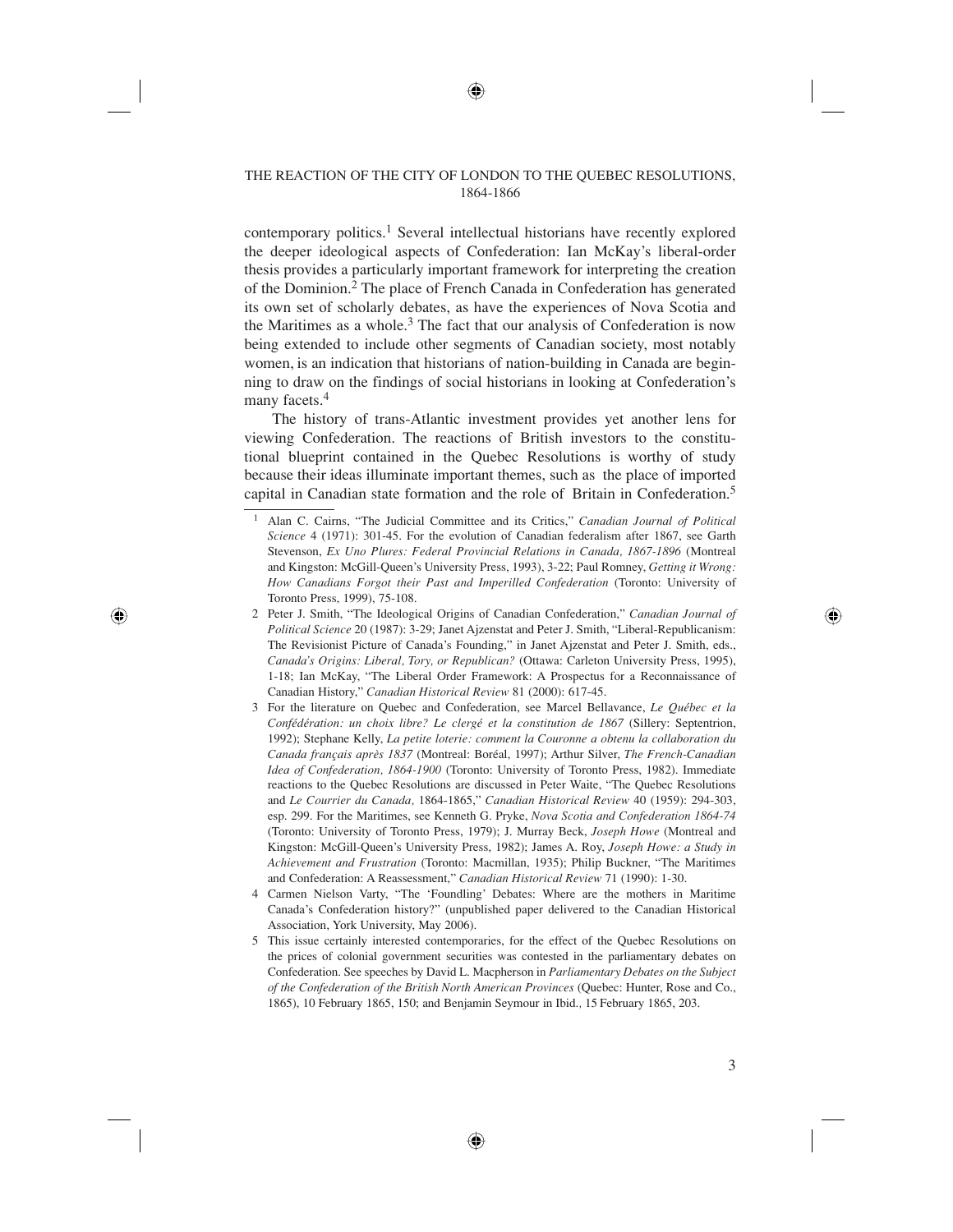British capital helped to create the public works that were a *sine qua non* of Confederation and it is therefore logical to examine the thinking of London financiers. Considering the investment links between Britain and its colonies can help to reintegrate political economy into the study of the "British World."6 Moreover, studying investors' reactions to Confederation speaks to the importance of international capital flows in the building of the Canadian nation-state, an issue whose contemporary relevance has been established by scholars such as Leo Panitch and Kari Levitt.<sup>7</sup> Financial and economic themes have long been central to the literature on state-formation in Europe and the United States.<sup>8</sup> Indeed, the necessity of borrowing capital from older countries is an important feature of the British North American experience that emerges from the research on pre-Confederation state-building by Rosemary Langhout, Michael Piva, Douglas McCalla, and Peter Baskerville.<sup>9</sup> The author's aim is to extend this analysis to the process of Confederation itself by recognizing the significant role played by British capital and capitalists. Examining the opinions of British businessmen with respect to the Quebec Resolutions, the task of this paper, is a step towards this goal.

"The City," as London's financial district was known, did not have an absolute blackball power over legislation, but had a group of politically powerful investors disliked the Quebec Resolutions, it is doubtful whether the imperial parliament would have implemented them in the form of the British

 <sup>6</sup> For the concept of the British World, see Phillip Buckner and R. Douglas Francis, eds., *Canada and the British World: Culture, Migration, and Identity* (Vancouver: University of British Columbia Press, 2006).

 <sup>7</sup> Leo Panitch, "Dependency and Class in Canadian Political Economy," *Studies in Political Economy* 6 (1981): 7-33; Kari Levitt, *Silent Surrender: the Multinational Corporation in Canada*, 2nd ed. (Montreal and Kingston: McGill-Queen's University Press, 2002).

 <sup>8</sup> The literature on the economics of state-formation in Britain and the United States includes, P.G.M. Dickson, *The Financial Revolution in England: a Study in the Development of Public Credit, 1688-1756* (London: St Martin's Press, 1967); Niall Ferguson, *The Cash Nexus: Money and Power in the Modern World, 1700-2000* (London: Allen Lane/Penguin Press, 2001), 172- 74; John Brewer, *The Sinews of Power* (Cambridge, MA: Harvard University Press, 1988); Douglass North and Barry Weingast, "Constitutions and Commitment: The Evolution of Institutions Governing Public Choice in Seventeenth-Century England," *Journal of Economic History* 49 (1989): 803-32; Richard Franklin Bensel, *Yankee Leviathan: the Origins of Central State Authority in America, 1859-1877* (Cambridge: Cambridge University Press, 1990).

 <sup>9</sup> Rosemary Langhout, "Public Enterprise: an Analysis of Public Finance in the Maritime Colonies during the Period of Responsible Government" (Ph.D. diss., University of New Brunswick, 1989); Peter Baskerville, "Transportation, Social Change, and State Formation, Upper Canada, 1841-1864," in Allan Greer and Ian Radforth, eds., *Colonial Leviathan: State Formation in Mid-Nineteenth-Century Canada* (Toronto: University of Toronto Press, 1992), 230-56; Michael J. Piva, "Government Finance and the Development of the Canadian State," in Ibid., 257-83; Douglas McCalla, "Railways and the Development of Canada West, 1850- 1870," in Ibid., 192-229.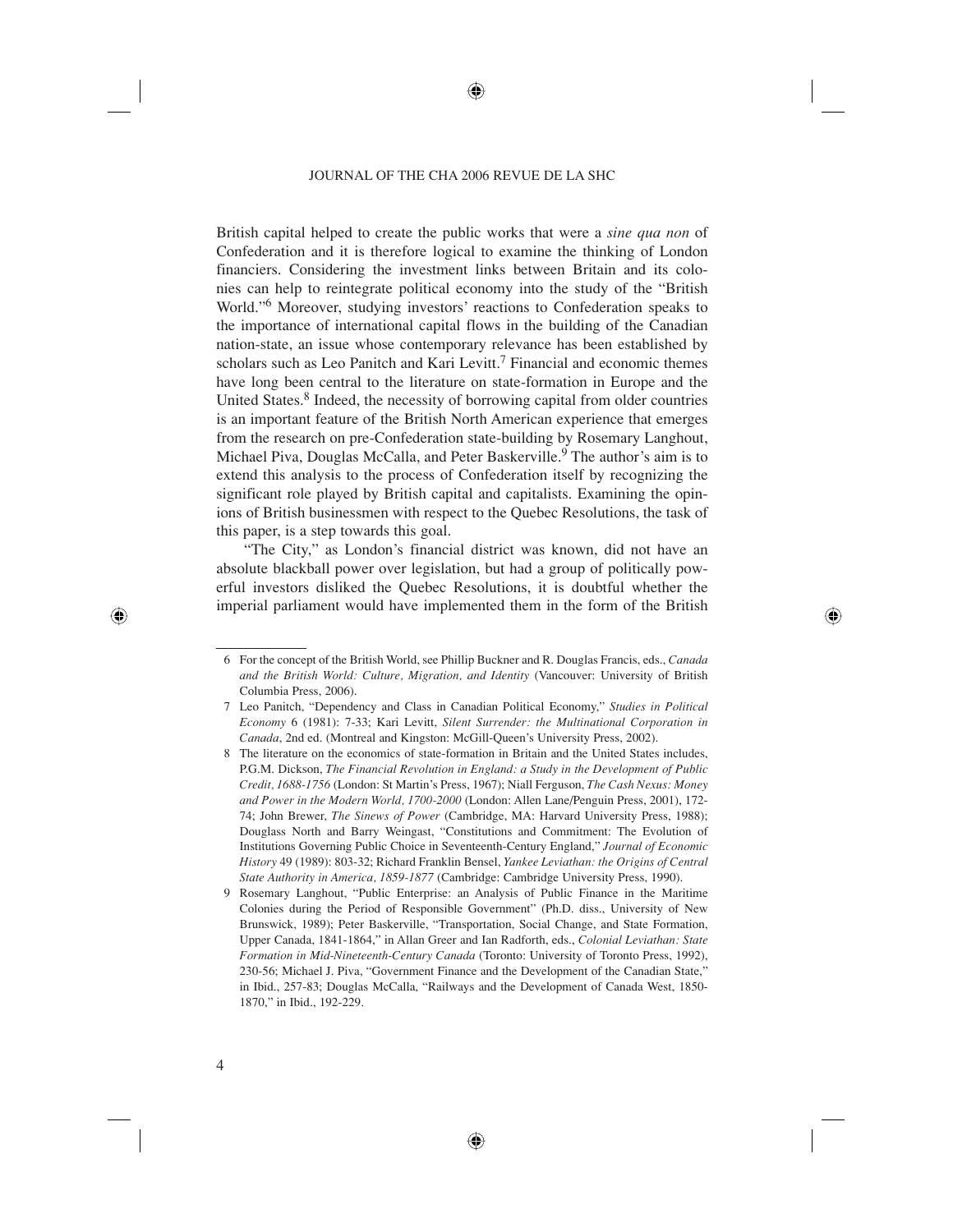North America Act, 1867. As it happened, the investors responded well to the Resolutions. Like most members of Britain's "political nation" (i.e., the enfranchised property classes), the major investors in Canada liked the plan for a colonial union because it promised a strong federal government and the preservation of the colonial political bond. Introduced into the imperial Parliament at a time of uncertainty related to the United Kingdom's own constitutional future, the British North America Act reached the statute book in part because it enjoyed the support of a large interest group that had a stake in the measure.<sup>10</sup>

British investors had good reason to care about the political future of British North America because the massive inflow of British capital into the North American colonies in the years surrounding Confederation was connected to the fact these territories were under British sovereignty. Several historians have argued that Empire borrowers received favourable terms in London's capital markets compared to comparable sovereign states and we know that the per capita volume of British investment in British North America in 1860 was far greater than the amount of British investment in the United States.<sup>11</sup> When the delegates at the Quebec Conference declared that the "present and future prosperity" of the provinces depended on remaining under the British Crown, they were recognizing an important politico-economic fact.12

 <sup>10</sup> That British investors helped to bring about Confederation is the central argument of Andrew Smith, "British Businessmen and Canadian Confederation: Gentlemanly Capitalism at Work" (Ph.D. diss., University of Western Ontario, 2005). The constitutional question that was vexing Britons in 1867 was Parliamentary Reform: the Second Reform Bill was passed in 1867 after much discussion. It dramatically increased the size of Britain's electorate. Catherine Hall, Keith McClelland, and Jane Rendall, *Defining the Victorian Nation: Class, Race, Gender and the British Reform Act of 1867* (Cambridge: Cambridge University Press, 2000); Maurice Cowling, *1867: Disraeli, Gladstone and Revolution: the Passing of the Second Reform Bill* (Cambridge: Cambridge University Press, 1967).

 <sup>11</sup> The benefits formal Empire brought to British investors are discussed in Niall Ferguson, *Colossus: the Price of America's Empire* (New York: Penguin Books, 2004), 185-7, 279-80. By promoting trust and reducing informational asymmetries, Empire membership helped to promote investment in a jurisdiction. D.C.M. Platt argues that the experiences of the Dominions (Canada, Australia, and New Zealand) were essentially different from that of the United States in that they were far more reliant on borrowed British capital than the United States. D.C.M. Platt, *Foreign Finance in Continental Europe and the United States, 1815- 1870: Quantities, Origins, Functions, and Distributions* (London: George Allen, 1984), 141. Most of the capital used in the United States in this period came from accumulated domestic savings rather than from overseas investors: Irving Stone, *The Global Export of Capital from Great Britain, 1865-1914: A Statistical Survey* (New York: St. Martin's Press, 1999), Tables 1 and 2. Comparative data regarding the levels of British investment in Canada and the United States is provided in Smith, "British Businessmen and Canadian Confederation," 47-91.

 <sup>12 &</sup>quot;Quebec Resolutions," in Joseph Pope, ed., *Confederation: Being a Series of Hitherto Unpublished Documents Bearing on the British North America Act* (Toronto: Carswell, 1895), 38-52.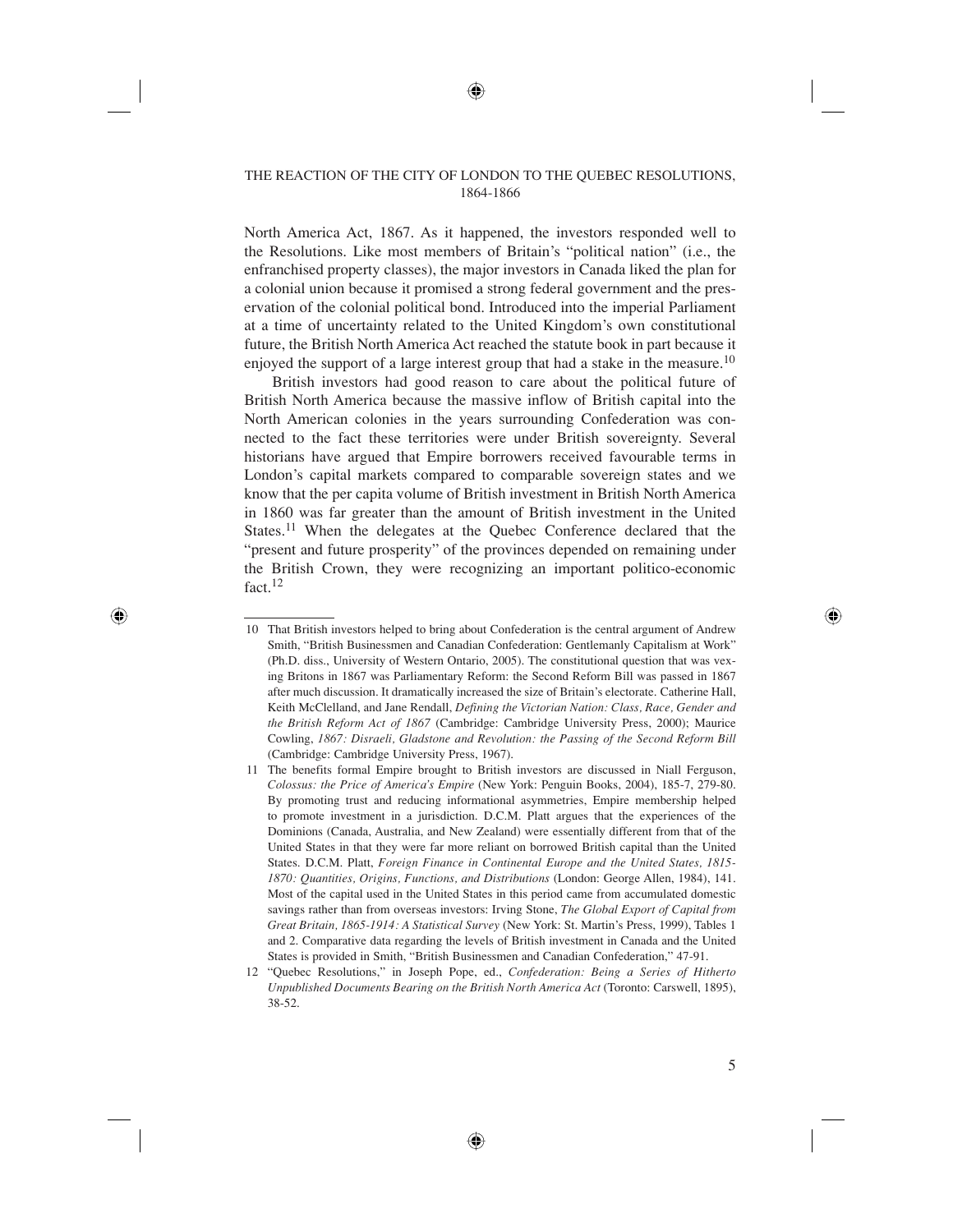The involvement of financiers in the British government's decision to support Confederation is an issue that has been debated since Joseph Howe's 1866 declaration that people seeking to salvage certain Canadian securities were pressing the imperial government to unite Canada with the more solvent Maritime colonies.13 However, we are still far from achieving a consensus among historians on this question. Ged Martin has dismissed the idea that British support for Confederation was the result of pressure from business interests, claiming that "historians who habitually emphasise economic factors tend to portray unidentified capitalists whispering in the ears of British ministers in the mid-1860s, urging them to create a unified British North America."14 Martin's approach to Confederation emphasizes high politics and the evolution of an elite consensus in Britain. By contrast, other scholars, most notably Tom Naylor, P.J. Cain, and A.G. Hopkins, argue that British support for Confederation was dictated by the needs of London's financiers, especially those who had invested in the Grand Trunk and Hudson's Bay Companies.15 Cain and Hopkins also argue that British policy with regard to Confederation reflected a broader pattern of sectoral privilege in that the British Empire was generally run to suit the interests of Britain's "gentlemanly capitalist" financiers, at the expense of other sectors of the British economy, including manufacturers. Their gentlemanly capitalism thesis sheds light on the Anglo-Canadian relationship in this era and is useful in understanding why Little Englander anti-colonial sentiment was especially prominent in

 <sup>13</sup> Joseph Howe, *Confederation Considered in Relation to the Interests of the Empire* (London: E. Stanford, 1866), 23-4. Howe identified two other interest groups in Britain who supported Confederation: investors in the Hudson's Bay Company and anti-colonial manufacturers.

 <sup>14</sup> Ged Martin, *Britain and the Origins of Canadian Confederation, 1837-67* (Houndmills, Hampshire: Macmillan, 1995), 238. In particular, Martin was referring to Arthur Lower, *Colony to Nation: a History of Canada* (Toronto: Longmans, Green, 1946), 316. Martin follows the authors of the so-called Centennial Synthesis in downplaying the importance of British business influence in Confederation. See W.L. Morton, *The Critical Years: the Union of British North America, 1857-1873* (Toronto: McClelland and Stewart, 1964); Donald Creighton, *The Road to Confederation: the Emergence of Canada, 1863-1867* (Toronto: Macmillan, 1964); P.B. Waite, *The Life and Times of Confederation* (Toronto: University of Toronto Press, 1962). Although Donald Creighton addresses the economic importance of British investment in Canada, he does not ascertain whether the investors shaped British policy with regard to Confederation. See his *British North America at Confederation: a Study Prepared for the Royal Commission on Dominion-Provincial Relations* (Ottawa: J.O. Patenaude, 1939).

 <sup>15</sup> The Marxist historian Tom Naylor declared that the "Baring Brothers were the true Fathers of Confederation." R.T. Naylor, *The History of Canadian Business 1867-1914* (Toronto: Lorimer, 1975), 27-35. Historians who advanced similar theses included Reginald G. Trotter, *Canadian Federation: its Origins and Achievement, a Study in Nation Building* (Toronto: Dent, 1924); Arthur Lower, *Colony to Nation*; Donald Roman,"The Contribution of Imperial Guarantees for Colonial Loans to the Consolidation of British North America, 1847-1865" (D.Phil. diss., University of Oxford, 1978). See also P.J. Cain and A.G. Hopkins, *British Imperialism, 1688- 2000,* 2nd ed., (New York: Longman, 2002), 135-150 and 264-8.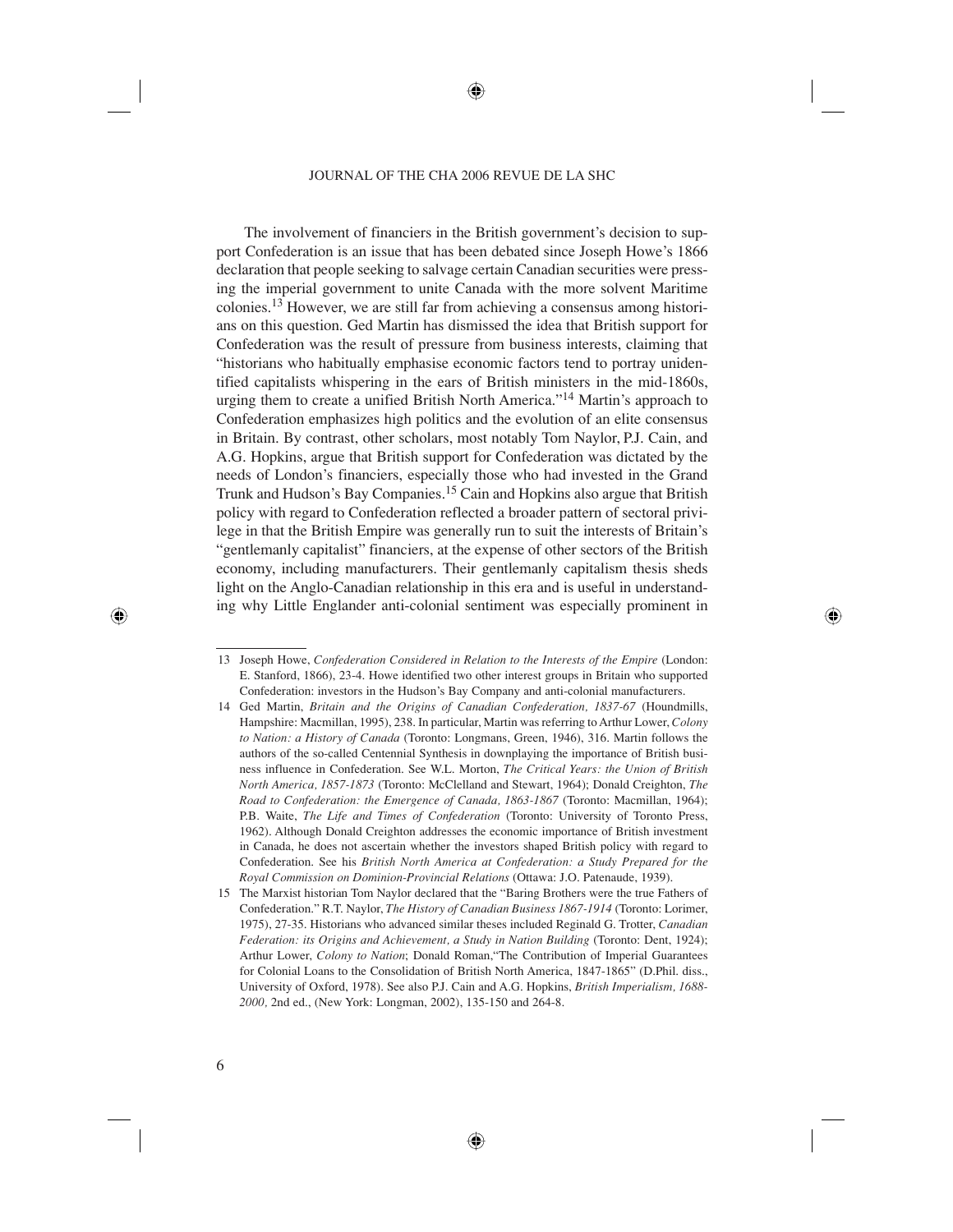Britain's manufacturing centres. Many of Britain's manufacturers thought that Britain would be better off without the troublesome overseas colonies, but those financiers who had investments in Canada believed that strengthening the ties to the colonies was worthwhile.16

Examining the evolution of Colonial Office policy towards British North America in the early 1860s supports the business influence thesis advanced by Cain and Hopkins. In 1858-1859, the Colonial Office was indifferent if not hostile to the concept of Canadian Confederation. In July 1862, it issued a crucial despatch cordially inviting the North American colonies to consider political unification.<sup>17</sup> Coming two years before the Charlottetown Conference, this change in official thinking was important because it gave a green light to people in the colonies who were interested in proposing a colonial union. This reversal in policy was arguably the indirect result of the crisis in British investment in Canada that took place in the early 1860s. The economic side-effects of the American Civil War affected many British investments in Canada, but the crisis was particularly acute at the Grand Trunk, a railway that had absorbed massive amounts of British capital and which was rapidly approaching bankruptcy.<sup>18</sup> In January 1862, desperate, investors in the Grand Trunk and other Canadian enterprises formed a lobbying group, the British North American Association (BNAA), to promote the construction of the long-awaited Halifax-Quebec railway and the political unification of the North American colonies.19 Because it included some of the London's most powerful financiers, the BNAA was in an excellent position to influence policy.

The evidence for regarding investor lobbying as an important causal factor goes well beyond the remarkable timing of the Colonial Office's endorsement of Confederation. The Duke of Newcastle, who was Colonial Secretary between

 <sup>16</sup> Recently retired Canadian Finance Minister Alexander Galt discovered just how widespread Little Englander sentiment was when he visited Manchester in 1862. When he addressed the Chamber of Commerce in the great industrial city, Galt was confronted by manufacturers who viewed Canada and other colonies as millstones around the neck of England. The Little Englanders thought that Britain would be better off if the colonies were to become independent states. In particular, the manufacturers objected to British military expenditure on a colony that had recently increased its customs duties. *Speech of the Hon. A.T. Galt, at the Chamber of Commerce, Manchester, September 25, 1862* (London: British North American Association, 1862); "Mr. Galt, Late Finance Minister of Canada," *Money Market Review* (11 October 1862), 314.

 <sup>17</sup> Martin, *Britain and Canadian Confederation*, 114, 232-5. The despatch was reprinted as "Despatch of the Duke of Newcastle to the Earl of Mulgrave, Lieutenant-Governor of Nova Scotia, dated 6th July 1862, on the subject of the Confederation of the B.N.A. Provinces" in Joseph Pope, ed., *Confederation*, 303-4.

 <sup>18</sup> The plight of the Grand Trunk investors is discussed in Smith, "British Businessmen," 92-125, and D.C.M. Platt and Jeremy Adelman, "London Merchant Bankers in the First Phase of Heavy Borrowing: the Grand Trunk Railway of Canada," *Journal of Imperial and Commonwealth History* 18 (1990): 208-27.

 <sup>19</sup> See the printed *Rules of the British North American Association* (London: s.n., 1862).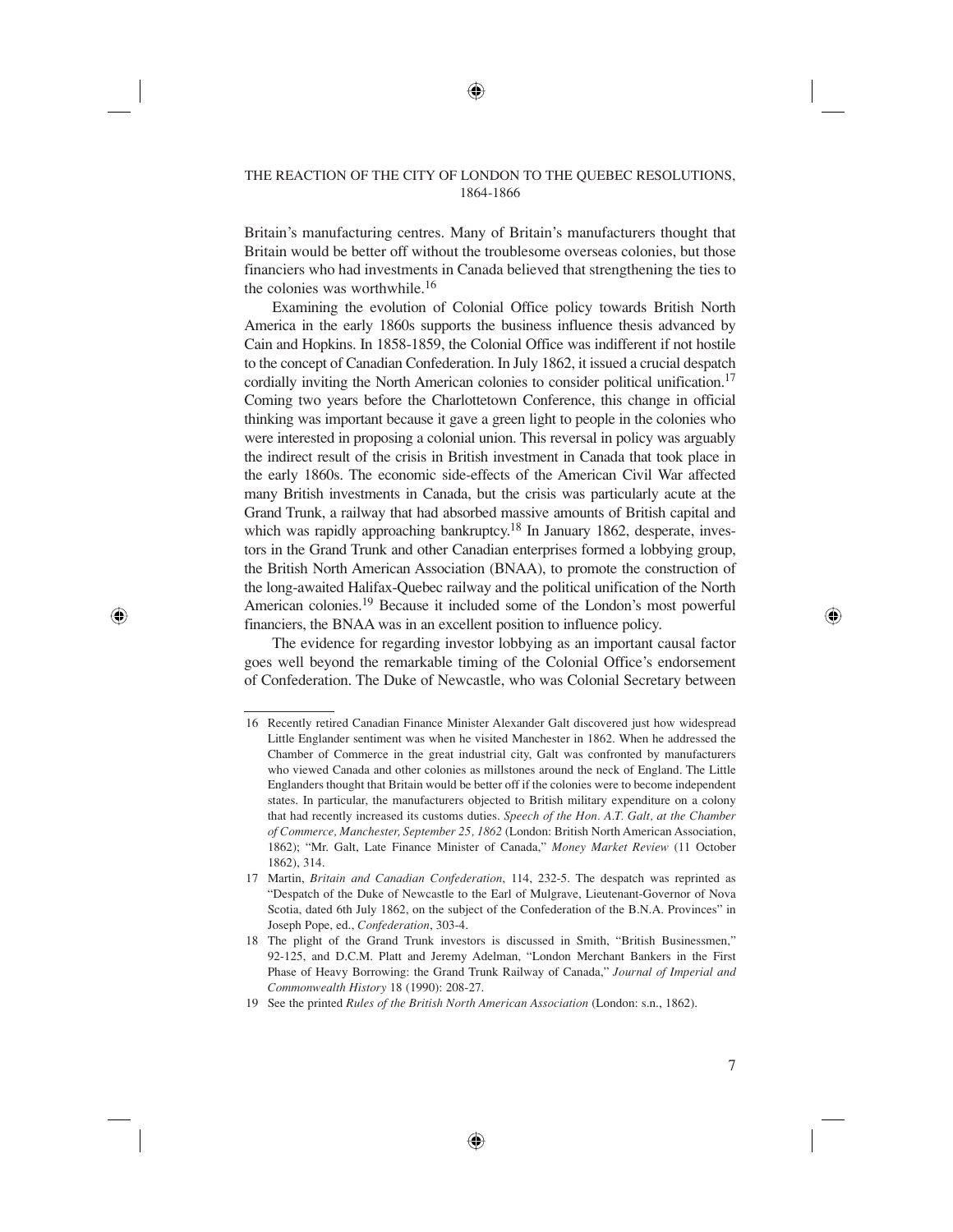1859 and 1864, had a close and long-standing relationship with Edward Watkin, a Grand Trunk executive.20 Like many of the other members of the BNAA, Watkin was a British MP and a prominent figure in the British railway sector, which was then at the height of its political influence at Westminster.<sup>21</sup> The bankers with the largest stake in the ailing Grand Trunk, Thomas Baring MP and George Carr Glyn MP, were also important political figures in Britain and enjoyed considerable influence in their respective parties (Conservative and Liberal). Barings' bank was second only to the House of Rothschild in international influence and resources. Indeed, its activities at the Congress of Vienna led one French diplomat to quip in 1818 that there were six great powers in Europe: England, France, Prussia, Russia, Austria, and Baring Brothers.<sup>22</sup> Baring held the Province of Canada's London financial agency jointly with Glyn, who was an equally impressive figure in terms of literal and social capital. Glyn's bank had taken a leading role in building Britain's railway network and this gave him political connections to people in every part of the British Isles. $^{23}$ 

In ascertaining the role of British business in Confederation, it is important to avoid underestimating the impact of geography on investor knowledge and influence. Because the deliberations of the Quebec Conference were sealed, albeit imperfectly, from outside observers, even the Colonial Office had limited knowledge of the intentions of the constitutional draftsmen and had to rely on the semi-accurate reports of the Governor General, Lord Monck.<sup>24</sup> On the eve

 <sup>20</sup> The Secretary of State for the Colonies was the cabinet minister with the primary responsibility for colonial affairs. See D.M.L. Farr, *The Colonial Office and Canada, 1867-1887* (Toronto: University of Toronto Press, 1955), 29-43. The Colonial Secretary generally made decisions in consultation with the Colonial Office's small permanent staff of civil servants. Some aspects of colonial policy, however, required the involvement of other government departments or the Cabinet as a whole. An example of the latter would include the 1862 vote by the British cabinet on whether the British government should underwrite a loan to construct the Halifax-Quebec railway. See M.R.D. Foot, ed., *The Gladstone Diaries* (Oxford: Clarendon Press, 1968), 6:114, 10 April 1862. Newcastle's career as Colonial Secretary is discussed by Edward Watkin, *Canada and the States: Recollections, 1851 to 1886* (London: Ward, Lock, 1887), 5; Colin C. Eldridge, "The Colonial Policy of the 5th Duke of Newcastle, 1859-1964" (Ph.D. diss., University of Nottingham, 1966); F. Darrell Munsell, *The Unfortunate Duke: Henry Pelham, Fifth Duke of Newcastle, 1811-1864* (Columbia: University of Missouri Press, 1985), 237-49.

 <sup>21</sup> Geoffrey Alderman, *The Railway Interest* (Leicester: University of Leicester Press, 1973). See also John Neville Greaves, *Sir Edward Watkin, 1819-1901: the Last of the Railway Kings* (Lewes: The Book Guild, 2005).

 <sup>22</sup> Phillip Ziegler, *The Sixth Great Power, Barings, 1762-1829* (London: Collins, 1988), 10.

 <sup>23</sup> Roger Fulford, *Glyn's 1753-1953: Six Generations in Lombard Street* (London: Macmillan, 1953), 121; "Glyns and the Grand Trunk Railway," *Three Banks Review* 52 (1961): 28-40; R. A. Ashbee, "George Carr Glyn and the railways," *Three Banks Review* 46 (1960): 34-47.

 <sup>24</sup> On 12 October 1864, the correspondent of the *Times* and several Canadian newspapers asked for permission to publish a daily abstract of the proceedings. However, their request to be released from their pledge of secrecy was denied. See Library and Archives Canada (hereafter LAC), Sir Charles Tupper Fonds, MG26-F 2:474, reel C-3202, the Proceedings of the Quebec Conference.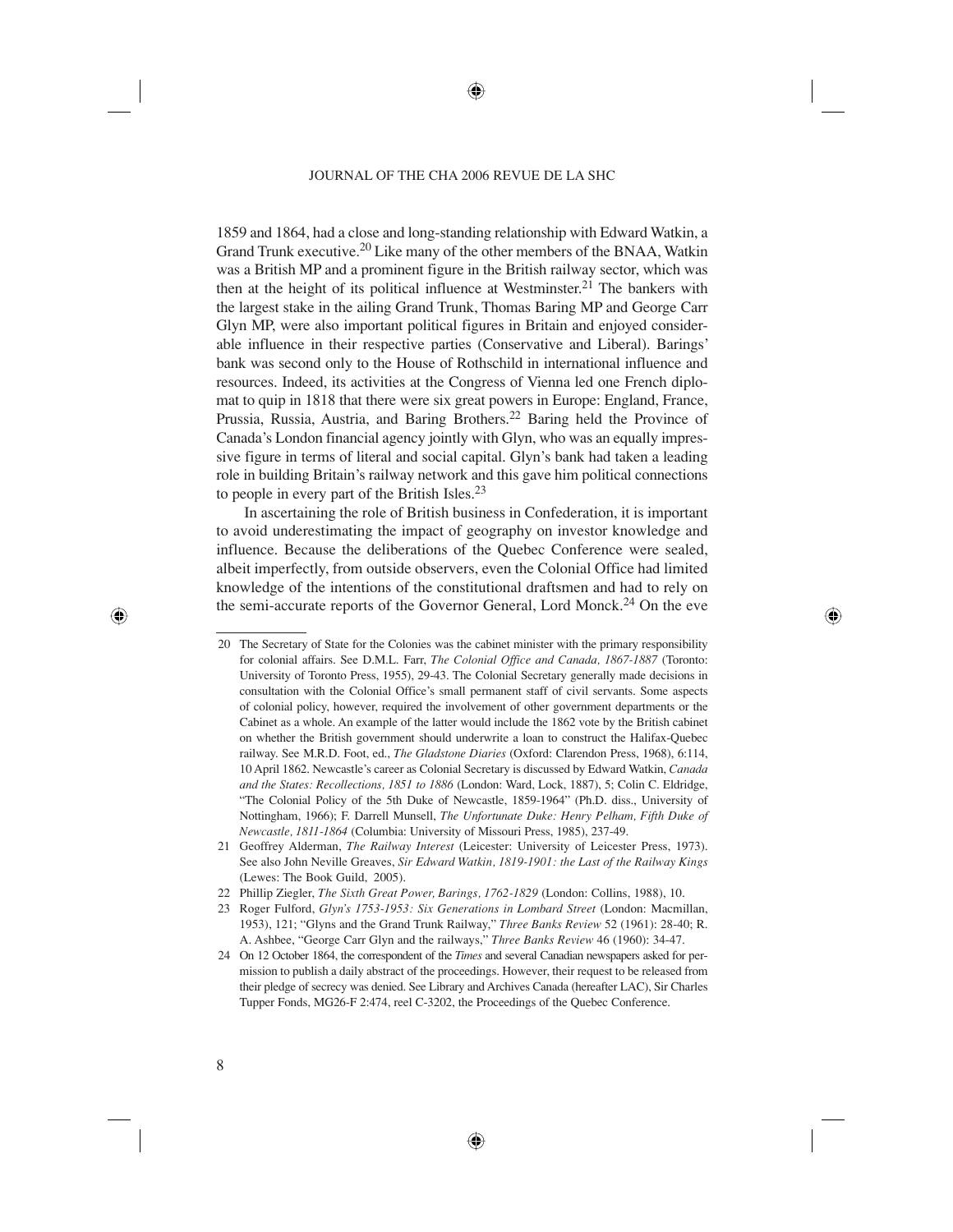of the conference, Monck had predicted to Colonial Secretary Edward Cardwell that the delegates would propose a legislative union, an option both men would have preferred. Monck's forecast, however, turned out to be wishful thinking.<sup>25</sup> The full details of the Quebec Resolutions were deliberately leaked to a Quebec newspaper, *Le Courrier du Canada,* and were published on 8 November 1864. The republication of this report by the *London Standard* on 24 November provided British investors with their first look at the hitherto-nebulous particulars of the proposed constitution.26

The process by which information about the colonies arrived in London is important because the prices of government bonds in the 1860s reflected political conditions much as they do today. A high yield on government bonds is an indication of political instability: governments pay more to borrow when investors believe there is a greater risk of them defaulting. The British state had very low borrowing costs because its bonds (called "Consols") were perceived as very safe. Other governments seeking to borrow funds paid a premium over Consols that reflected the market's current assessment of risk. Because markets aggregate the interpretations of many individuals, tracking the fluctuations in the yields on British North American bonds traded in London provides one way of gauging investor reactions to political events. For instance, in the late 1850s, a period of relative diplomatic stability, the yield spread between Canadian bonds and Consols was typically in the 2 percent range. After 1861, Canada's borrowing costs rose, and the yield spread did not return to the once-customary 2 percent range until the late  $1860s^{27}$  The fact that political events had a major impact on borrowing costs illuminates why British financiers would interest themselves in the constitutional affairs of a set of distant colonies.

Comparing borrowing costs in different decades or years exposes the market's perceptions of the overall political and economic climate. Tracking changes over shorter periods of time (e.g., week to week) reveals how the market registered particular events as they became known and provides one way of looking at investor responses to particular events. Generally speaking, the attractiveness of Canadian government bonds to investors was connected

 <sup>25</sup> LAC, Edward Cardwell Fonds, MG27-1A1, Box 6, reel B-532, Cardwell to Gordon, 12 November 1864, 14 October 1864. On the official desire for a legislative union, see LAC, Colonial Office (hereafter CO), 6/167, Monck to Cardwell, 7 November 1864; Cardwell to Monck, 3 December 1864.

 <sup>26</sup> Charles Bischoff of the British American Land Company told Galt that the report in the *Standard* was the first regular and complete description of the proposed constitution he had seen. See LAC, Galt Fonds, 2:901, Bischoff to Galt, 24 November 1864.

 <sup>27</sup> For other uses of this approach, see Marc Weidenmier, "The Market for Confederate Bonds," *Explorations in Economic History* 37 (2000): 76-97; Bruno S. Frey and Marcel Kucher, "Wars and Markets: How Bond Values Reflect the Second World War," *Economica* 68 (2001): 317- 33; Ferguson, *Cash Nexus,* 172-4.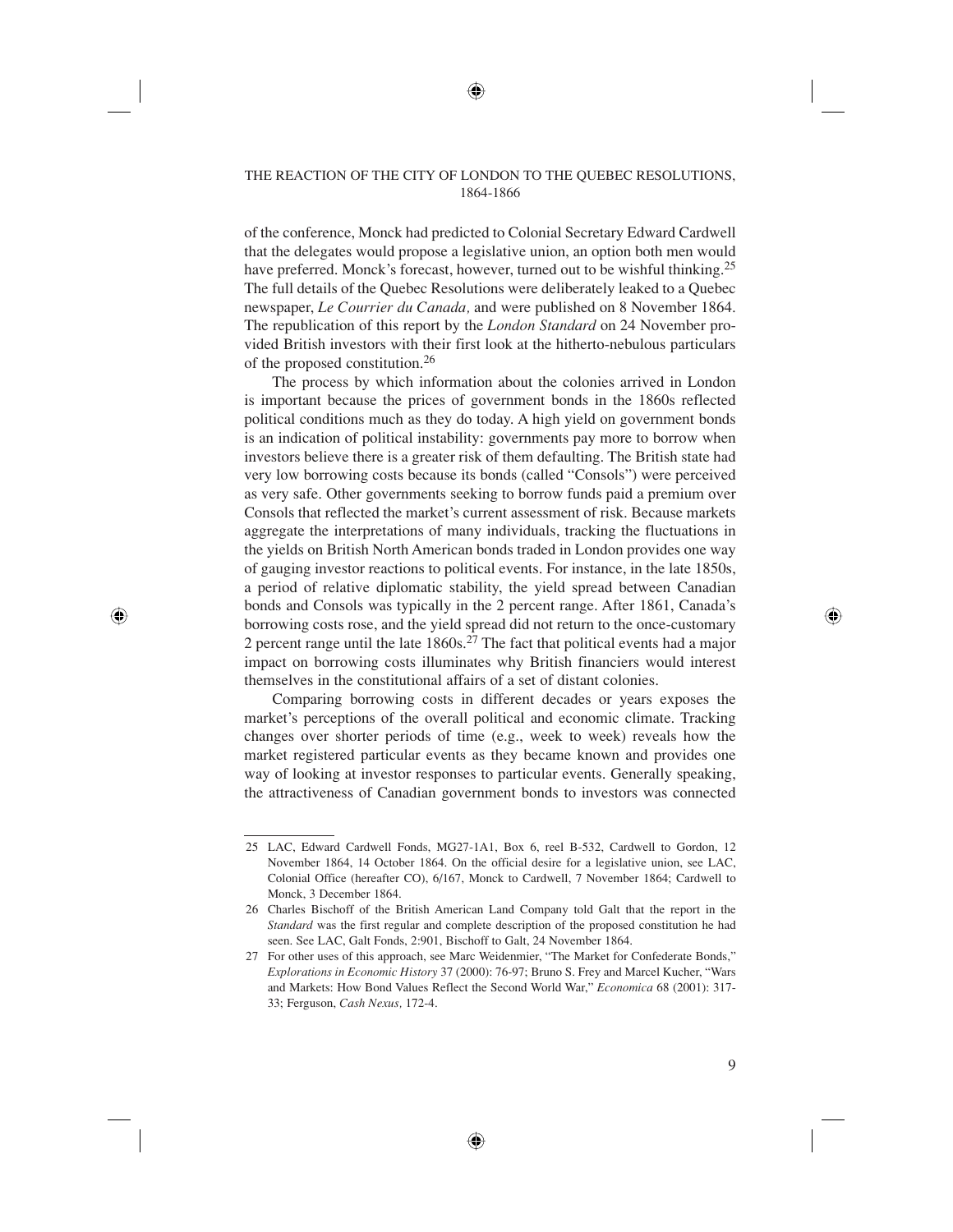to Confederation's prospects of success: the Canadian government's borrowing costs relative to Consols fell when the Quebec Conference began and then increased when an anti-Confederation government was elected in New Brunswick in early 1865. The yield spread between Canadian bonds and Consols remained above 3 percent as long as the government of Albert J. Smith remained in office in New Brunswick. When a pro-Confederation government led by Leonard Tilley was returned to power in New Brunswick in 1866, the difference in the borrowing costs facing the Canadian and British governments narrowed.<sup>28</sup> This pattern in the yield spreads suggests that British investors had a small but definite preference for Confederation versus the constitutional status quo. However, the movements of prices do not explain why investors thought Confederation was a good idea. To examine their reasoning, we need to turn to non-quantitative sources.

The ideas of an important British investor in Canada are revealed in the correspondence between the English businessman Charles Bischoff and Alexander Tilloch Galt, a Lower Canadian Father of Confederation, that took place in 1864 and 1865. Bischoff was the Chairman of the British American Land Company, a London-based company with extensive interests in the Eastern Townships, and a founding member of the BNAA. Galt was the company's former local manager. Bischoff reported that the Quebec Conference had generated widespread interest in London's financial district and that he was "daily applied to" for information by men who were "deeply interested in Canadian securities," and wanted to learn more about the proposed federation.

 <sup>28</sup> Using data from the weekly record of share prices published under the authority of the London Stock Exchange, *The Course of the Exchange* (London: Effingham Wilson, 1860-1869), the author calculated the yield spread between Canadian government securities and Bank of England Consols between 1 January 1860 and 1 January 1868. Investor perceptions of the chances of war between Britain and the United States in this period influenced the British government's own borrowing costs. This helps to isolate the impact of events within British North America from the general diplomatic and military situation, such as the Confederacy's military reversals in the fall of 1864. The period between the formation of the Great Coalition and the Quebec Conference in Quebec 1864 witnessed an increase in the Canadian government's borrowing costs: between June 1864 and October 1864, the yield spread between Canadian bonds and Consols widened from 2.4 percent to a peak of 3.3 percent on 18 October. Thereafter, the yield spread narrowed, falling to 2.8 percent in early November. It is reasonable to infer that the uncertainty created by the initial stages of the negotiations raised Canada's borrowing costs. Once the market learned that the Quebec Conference was underway, it became more confident that a broad colonial federation would be the outcome. The yield spread hovered around 2.8 percent until January 1865, when it became apparent in London that Leonard Tilley's pro-Confederation Government in New Brunswick was about to lose power. After the defeat of Tilley's pro-Confederation government, the spread did not fall below 3.0 percent for the rest of 1865. The securities of New Brunswick and Nova Scotia exhibited a broadly similar pattern.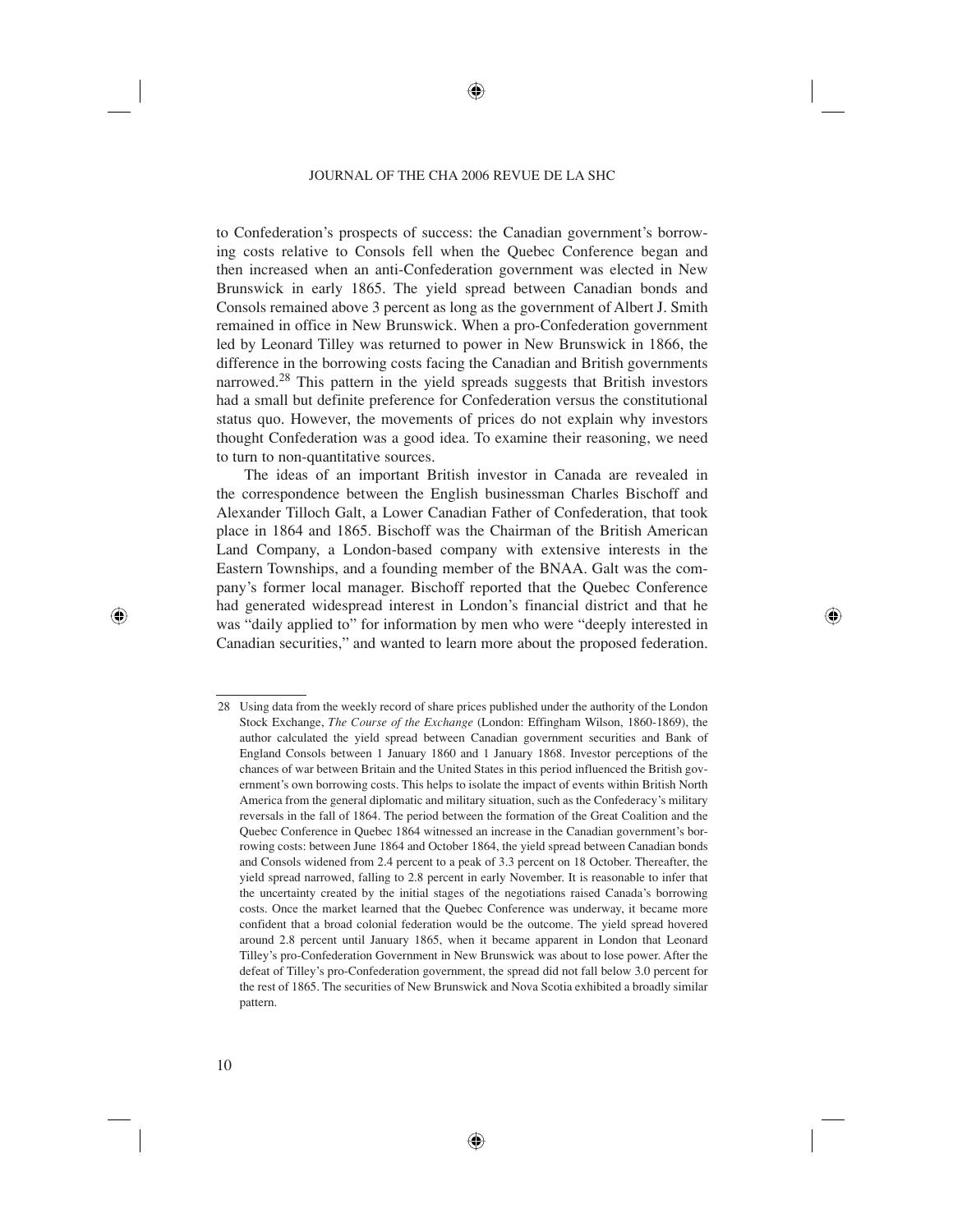Bischoff identified Baring and Glyn as two individuals with a particular interest in the proposed constitution.29

Although Bischoff found much to like in the Quebec Resolutions, he was disturbed that the doctrine of representation by population had been accepted by the Quebec Conference and told Galt that the allocation of seats should take wealth as well as brute numbers into account. Bischoff also expressed concerns about the federal nature of the proposed constitution, an issue he had discussed with Edward Cardwell a few weeks earlier.<sup>30</sup> Bischoff conceded that the immediate introduction of a unitary state was impossible, but thought that more could have been done to curtail the authority of the future provincial legislatures. He told Galt, "I consider that you have accomplished wonders, but having accomplished so much, I would hope you may still go a little further."

Bischoff explained that "to create a Kingdom, the Local Legislatures must be reduced to the position of Municipalities. You have made great progress towards this but in carrying out details pray let this be your aim." Bischoff objected to provincial jurisdiction over property and civil rights on the grounds it would prevent the central legislature from unifying the commercial laws of the provinces. He reminded Galt that the existence of a separate legal system in Scotland created complications for British merchants every day.<sup>31</sup> He also believed that the resolution giving the provinces jurisdiction over "loans of money on the credit of the Province" was dangerously imprecise, arguing that the provincial credit must be subordinate to the federal one, just as the credit of English counties was subordinated to the national debt of Britain.<sup>32</sup>

Judging from how the British business press reacted to word that a British North American federation was being planned, Bischoff's preference for a relatively centralized federation appears to have been widespread within London's business community. Although support for this concept came from several publications, it is telling that the first British business newspaper to discuss the Great Coalition's federation proposal was *Herapath's Railway and Commercial* 

 <sup>29</sup> LAC, Galt Fonds, Bischoff to Galt, 24 November 1864. Bischoff's letters to Galt are important because they are the only surviving correspondence between a British investor and a Father of Confederation in which the constitutional plan outlined in the Quebec Resolutions is discussed in detail.

 <sup>30</sup> Ibid., Bischoff to Galt, 3 November 1864.

 <sup>31</sup> Bischoff's concerns in this regard were shared by both Colonial Secretary Edward Cardwell and his Conservative replacement, Lord Carnarvon. In early 1867, Carnarvon and Cardwell unsuccessfully attempted to persuade the francophone delegates in London to cede Ottawa jurisdiction over aspects of "property and civil rights." United Kingdom National Archives Kew, Carnarvon Papers, 30/6/154, "Letters to and from Lord Monck, Captain-General and Governor of Canada," Monck to Carnarvon, 13 January 1867; Ibid., Rogers to Carnarvon, 18 January 1867; also cited in G.P.Browne, ed., *Documents on the Confederation of British North America* (Toronto: McClelland and Stewart, 1969), 230.

 <sup>32</sup> LAC, Galt Fonds, Bischoff to Galt, 24 November 1864.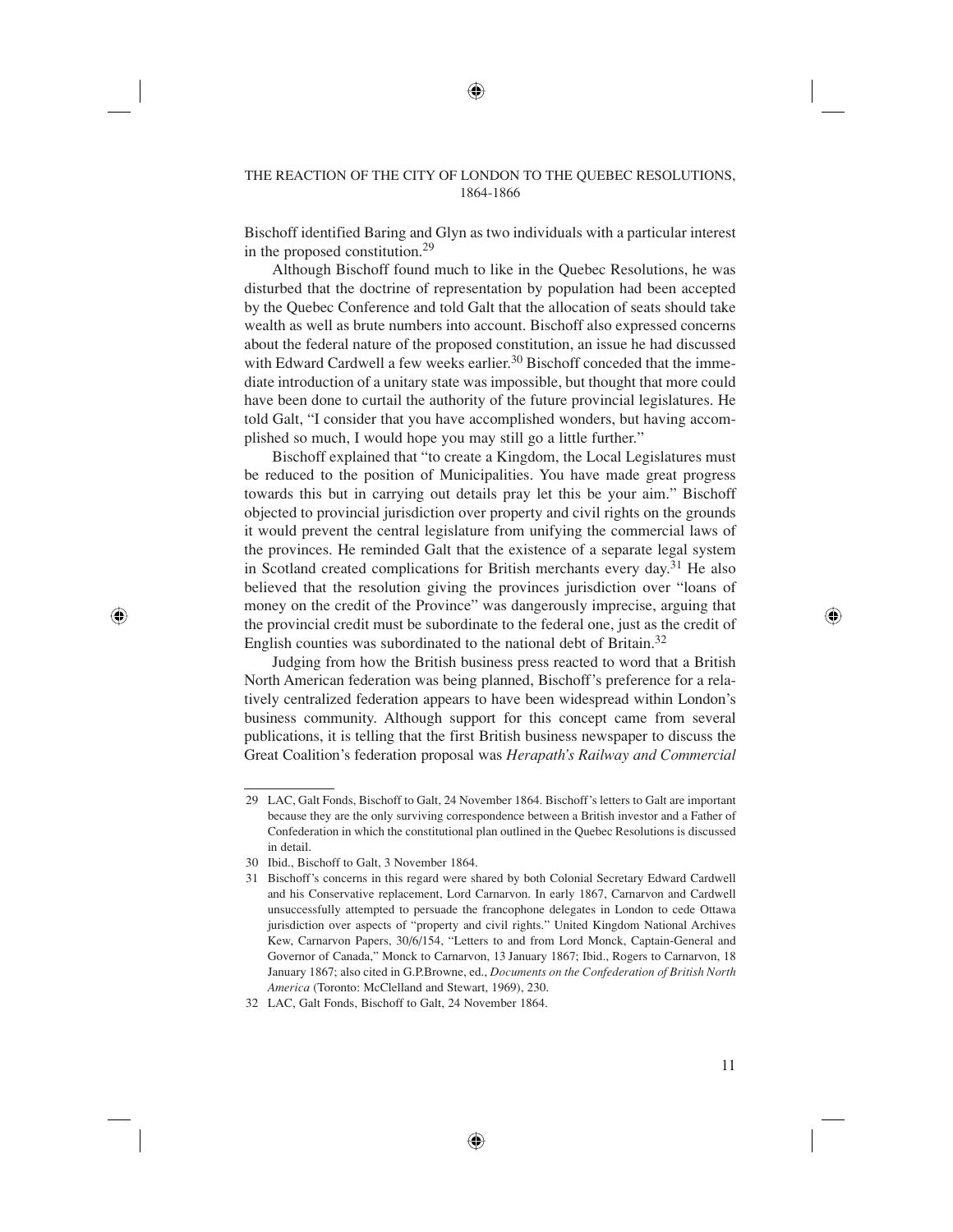*Journal*, the leading trade journal for the railway sector. In July 1864, it announced that under the proposed constitution, the provinces would have control over only "purely local matters." The federal government, in contrast, would have complete authority over canals, railways, the public debt, and the ocean mail service. The editor of *Herapath's* believed that British North America needed a robust central state and the benefits of Confederation were a theme to which the paper returned in late 1864. It is important to note that *Herapath*'s was consistently supportive of Confederation, even in the period before the publication of the Quebec Resolutions had clarified the precise details of the scheme.<sup>33</sup>

Although *Herapath's* was confident that British North America was about to get the strong central government it needed, other British observers feared that the provincial governments would retain too much power under the proposed constitution. To understand their concerns, we should remember that the coalition government formed in the Province of Canada in June 1864 to pursue Confederation included politicians, most notably George Brown, who envisioned a genuinely federal state. Brown and his allies supported Confederation as a form of *decentralization* and as a way of escaping from the "French Domination," high taxes, and big deficits the 1841 Union had brought in its wake.34 The *Economist* newspaper was initially very sceptical about the projected federal union of British North American because it feared that the provincial governments would be accorded too much authority. In August 1864, during the interval between the formation of the coalition and the Charlottetown Conference, the newspaper had criticized George Brown's federation proposal on the grounds that it would lead to an excessively decentralized government and a weakened state at a time when an "Absolute Parliament" was required in the North American colonies. As late as October, leading articles and other unsigned pieces in the paper were predicting that a spineless, decentralized federation would emerge from the constitutional convention then meeting at Quebec. The paper expressed doubt that the delegates would have the fortitude to propose the creation of the sort of dominant central authority that it thought British North America needed.<sup>35</sup>

 <sup>33 &</sup>quot;The Canadian Confederation," *Herapath's* (16 July 1864), 831. *Herapath's* was Britain's leading trade journal for the railway sector. The benefits of Confederation were a topic to which the paper returned in subsequent months: "The Intercolonial Railway," (5 November 1864), 1276; "Trust and Loan Company of Upper Canada," (3 December 1864, 1363-4).

 <sup>34</sup> For Brown's ideas on this point, see *Globe* (25 November 1864); Elwood Hugh Jones, "The Great Reform Convention of 1859" (Ph.D. diss., Queen's University, 1971); Romney, *Getting it Wrong,* 87-108.

 <sup>35</sup> *Economist*, "The New Programme of the Canadian Ministry" (16 July 1864), 892-3; "Difficulties in the Way of the New Federation of Canada" (27 August 1864), 1080-1; "The Progress of the Scheme for the Federation of Canada" (15 October 1864), 1279-1280; "The Text of the Federal Constitution for the American Colonies" (26 November 1864), 1455-6. The *Economist* was edited by Walter Bagehot, who also wrote extensively on constitutional and financial topics.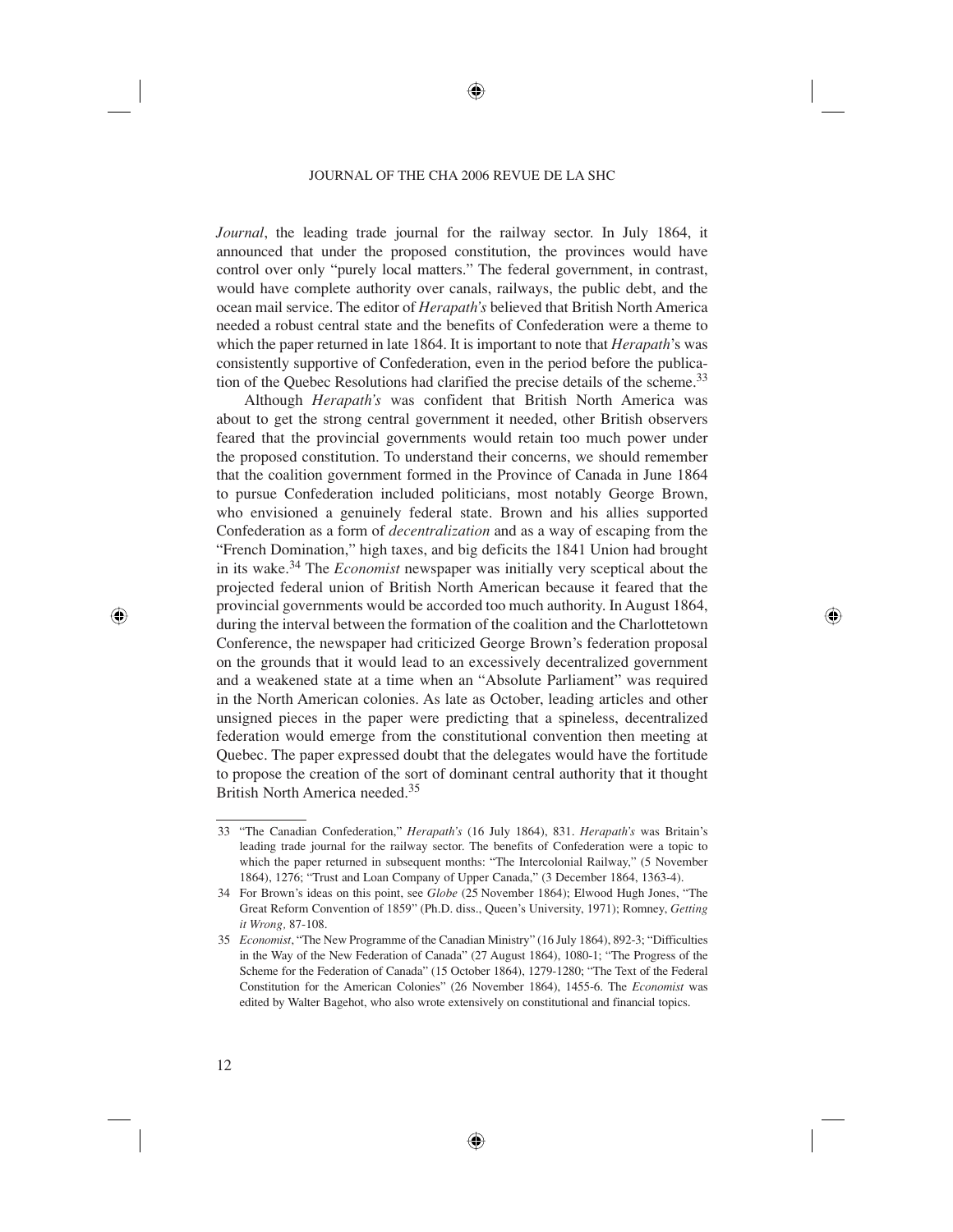The *Economist*'s fears that a decentralized federation would be established were probably inspired by George Brown's prominent role in the Great Coalition. A related issue was the *Toronto Globe*'s long track record of attacking the bankers of London for their alleged interference in Canadian politics. Indeed, the newspaper's campaign against the bankers was so virulent that when Brown met Baring and Glyn in person during an 1863 visit to London, he was surprised to find they were actually quite "civil" to him despite years of criticism.36 In the early 1860s, Brown had advocated ending the province's dependence on external sources of capital so that Canadian politicians would no longer have to "tremble at the frown of a Lombard Street banker."<sup>37</sup> By "Lombard Street," Brown was referring to London high finance, the expression being similar to the modern Canadian metonym "Bay Street." Brown's leading role in the Confederation movement doubtless rang alarm bells for British investors in the Grand Trunk, for the subsidies that the railway had received from the administrations led by Cartier and Macdonald were Brown's *bête noire*. 38

The arrival of the Quebec Resolutions in London in 1864 radically altered the attitude of the *Economist* and there was a palpable sense of relief in the article on Confederation that appeared on 26 November 1864. This piece reassured readers that the authors of the union scheme did not envision independence and that they actually desired a quite centralized system of government with limited provincial powers. The *Economist* congratulated the colonial delegates for

 <sup>36</sup> J.M.S Careless, *Brown of the Globe* (Toronto: Macmillan, 1959-1963), 2:73-74. Brown's campaign of banker-bashing dated back to the so-called Double-Shuffle episode of 1858. In that year, the liberal forces in the Canadian Assembly had formed an administration called the Brown-Dorion government. However, this ministry collapsed after a mere two days because of Governor Sir Edmund Head's controversial refusal to grant a dissolution of parliament. Cartier and Macdonald promptly returned to power and Brown began to attack the corrupt influence on Canadian politics allegedly enjoyed by Thomas Baring and other London financiers, representing Head as the instrument of Baring and Glyn. See "Sir E. Head's Closet Councillors," *Globe* (7 August 1858), 2.

 <sup>37</sup> See "British North American Association," *Globe* (29 September 1863), 2. In the early 1860s, George Brown had vigorously supported the efforts of Luther Holton, Sandfield Macdonald's second finance minister, to end the Province's dependence on the London capital market through a program of retrenchment, balanced budgets, and domestic borrowing. "Public Sentiment," *Globe* (8 October 1863), 2. The *Globe* was particularly hostile to the BNAA and attacked the organization as a facade for the interests of the eight hundred or so Grand Trunk investors in Britain. "Grand Trunk Meeting," *Globe* (23 August, 2) and "Intercolonial Railway-Increased Debt and More Taxes," (2 October 1862), 2.

 <sup>38</sup> Although Brown had a long history of attacking the Grand Trunk, it should be noted that it was a Grand Trunk manager, C.J. Brydges, who first approached Brown about participating in an "omnibus arrangement" that would solve many of the constitutional and infrastructure problems facing the colony. This overture helped prepare the ground for the formation of the Great Coalition in the Province of Canada and was another way in which British business was involved in Confederation. Careless, *Brown of the Globe*, 2:116-7.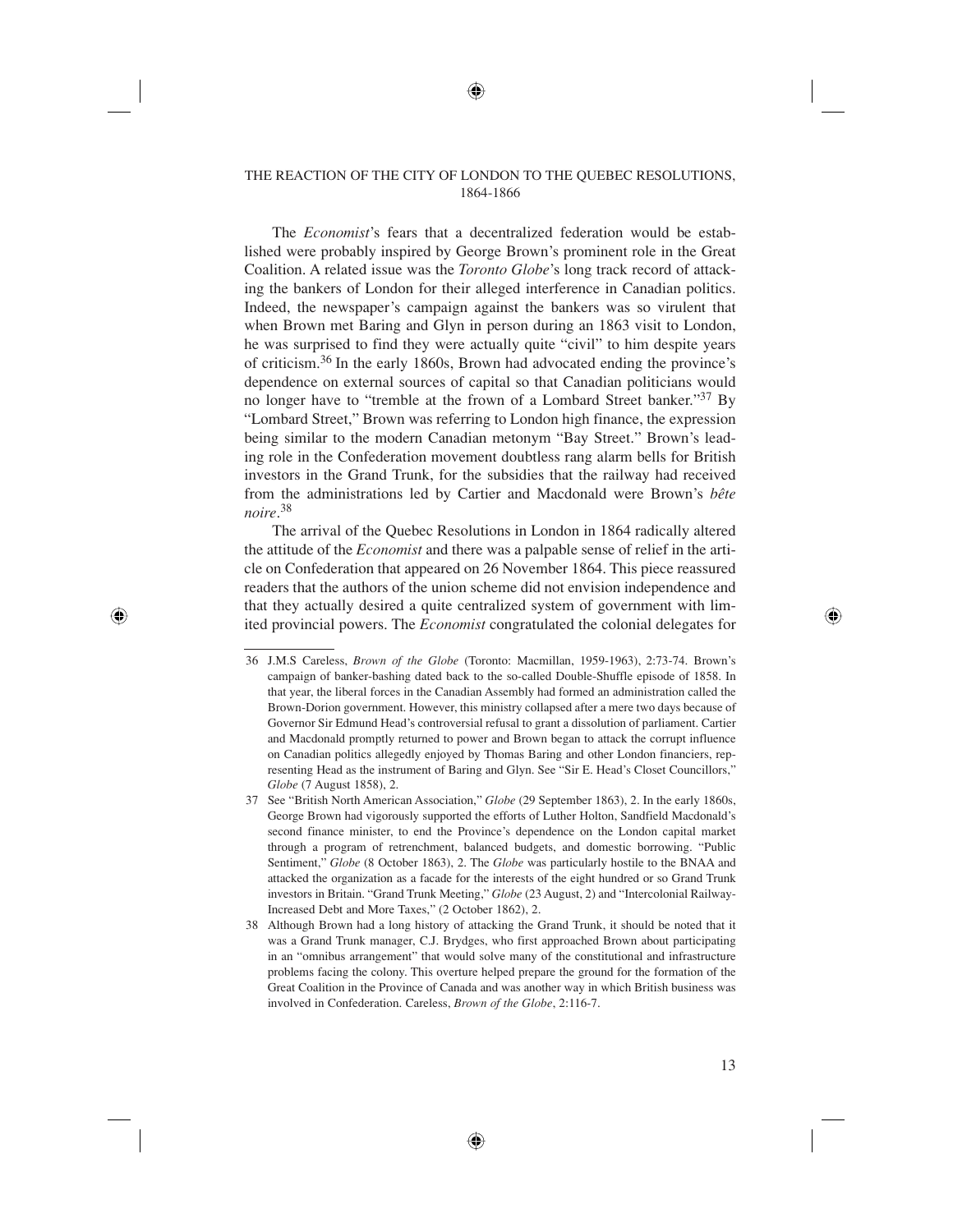having moved in the right direction and thought that further progress could be achieved at their forthcoming talks with Edward Cardwell. The paper expected that Cardwell would insist on including clauses to increase the authority of the central parliament still further and hoped that the delegates would have the good sense to submit.39

Although seeing the Quebec Resolutions was enough to dispel the *Economist*'s fears, the spectre of excessive provincial power continued to trouble Frederic Algar, the editor of the *Canadian News,* a London publication which served British people with an interest in Canadian affairs. The *Canadian News*, which reprinted articles from the colonial press, carried advertisements of interest to businessmen connected to British North America, and offered its own opinions on political matters. Algar, it should be noted, was a member of the BNAA. In the summer of 1864, the *Canadian News* lauded the proposed British North American federation and commended the colonists for their evident desire to remain part of the British Empire.<sup>40</sup> However, the newspaper's warm praise for the overall concept of Confederation was tempered with concerns that a mere federation would prove too weak for the tasks at hand. The *News* thought that something vaguely resembling a unitary state was needed in British North America. In the autumn and winter of 1864-1865, it printed many articles dealing with this theme. These ranged from a piece taken from the *Halifax Citizen* expressing a preference for a purely legislative union of the colonies to an article from the *Montreal Gazette* that re-assured readers that the proposed confederation would actually be very close to a unitary state.<sup>41</sup> Federation and confederation were a loosely defined terms in the Victorian era, with both words embracing everything from loose confederacies to quasi-unitary states; but the *Canadian News* clearly sympathized with those who sought a form of federation in which the central government had the lion's share of power.42

The *Canadian News* appears to have associated political decentralization with excessive democracy. In October 1864, it printed a lengthy letter Thomas

 <sup>39 &</sup>quot;Text of the Federal Constitution for the American Colonies," *Economist* (26 November 1864), 1455-6.

 <sup>40 &</sup>quot;The Proposed Confederation of the British North American Provinces," *Canadian News* (4 August 1864), 72-4.

 <sup>41</sup> For the article from *Halifax Citizen*, see "Provincial Union," *Canadian News* (20 October 1864), 251. For the article from *Montreal Gazette*, see "The Question of Canadian Confederation," *Canadian News* (13 October 1864), 226.

 <sup>42</sup> The modern distinction between a loose confederation of states and a tighter federation is contained in the entry for Federal Government in the 1911 *Encyclopaedia Britannica.* However, it had clearly not yet been developed at the time E. A. Freeman published his *History of Federal Government from the Foundation of the Achaian League to the Disruption of the United States* (London: Macmillan, 1863).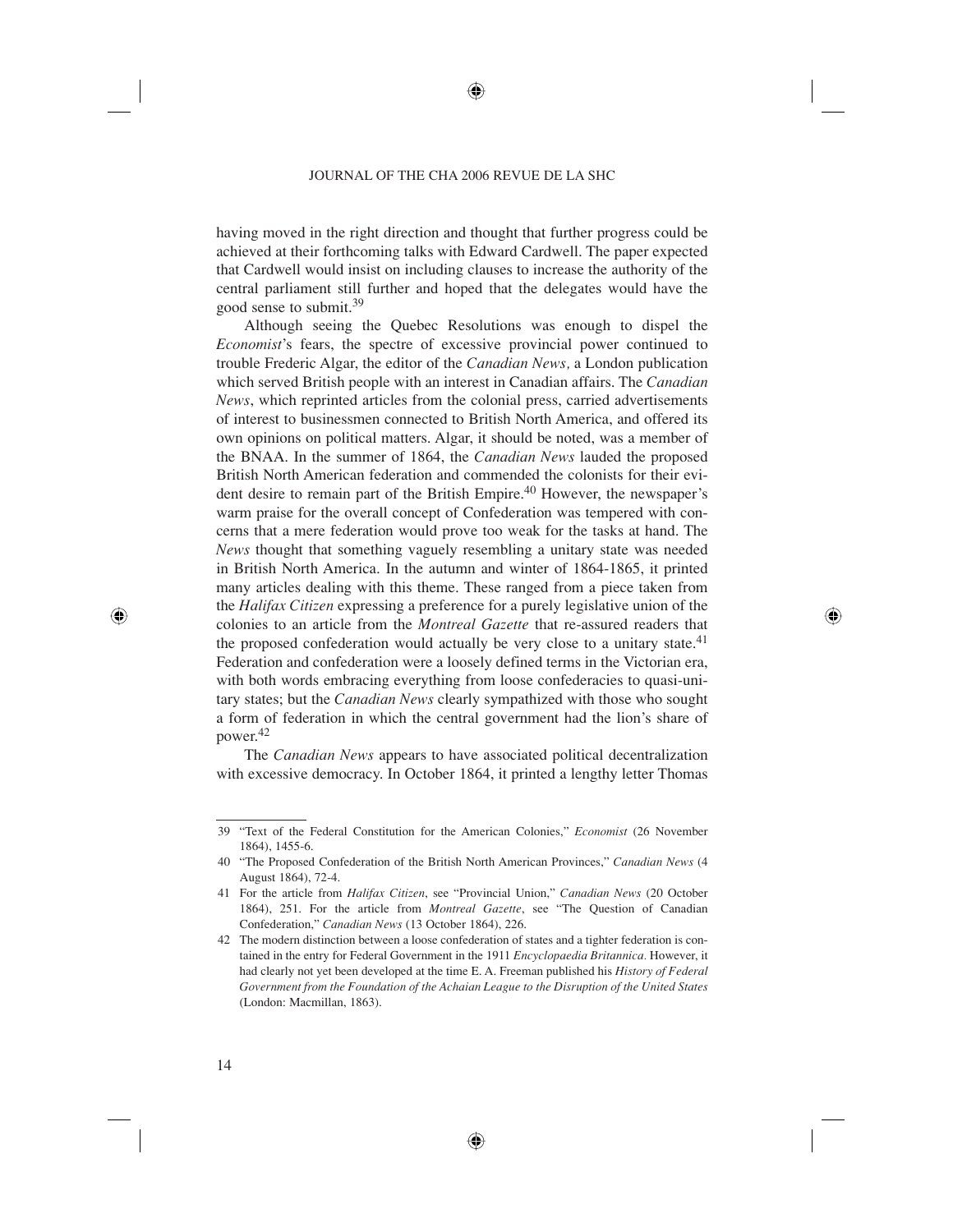D'Arcy McGee had sent under the pseudonym "A Backwoodsman."43 In this letter, McGee connected monarchical institutions with the existence of an active central government. Reversing Dunning's famous eighteenth-century resolution on the dangerous growth of the power of the Crown at the expense of the Commons, he argued that nowadays the major danger came from having a weak monarch and an overly powerful electorate.<sup>44</sup> The paper also serialized a lengthy diatribe by a Lancashire vicar convinced that the provincial legislatures would have too much power under the new constitution and that in any event federations were inherently republican and democratic. The Rev. A.A. Bridgeman was convinced that the democratic element had become the main threat to the constitutional balance in the North American colonies. He suggested the creation of a dominant central government and a colonial life peerage as means of restoring constitutional equilibrium. Bridgeman recognized that a unitary state in British North America was unfeasible in the short-term and suggested that the constitution be structured so as to vest real power in the central government and thus reduce the provinces to a nominal political existence.45

Several factors contributed to the belief in Britain that British North America required a strong central government. The widespread view in Britain that State's Rights and a weak central government, rather than slavery, were the true cause of the Civil War in the United States doubtless reinforced the British preference for a centralized state similar to that possessed by the United Kingdom itself.46 The City of London's antipathy to powerful sub-national governments should also be understood in light of the practical problems many British businessmen had earlier encountered as a result of the federal nature of the United States.<sup>47</sup> Another factor prompting sympathy with the idea of vesting preponderant authority

 <sup>43</sup> McGee used the same pseudonym in publishing *The Crown and the Confederation: Three Letters to the Hon. John Alexander McDonald, Attorney General for Upper Canada*  (Montreal: J. Lovell, 1864).

 <sup>44 &</sup>quot;Backwoodsman" and "The Proposed Confederation- the Crown and the People," *Canadian News* (27 October 1864), 259. In 1780, a British MP named John Dunning had made a resolution condemning the growth of royal power at the expense of Parliament: "the power of the Crown had increased, was increasing, and ought to be diminished." The context in which this resolution was made included the American Revolution and the struggle of the Whigs with royal authority. It would have been well-known to educated contemporaries, especially lawyers, and was discussed by Erskine May, *Constitutional History of England since the Accession of George the Third* (London: Longmans, Green, 1861), 1:51-61.

 <sup>45 &</sup>quot;A.A.B. of Warrington" and "Why a Federation? Why Not a United Monarchy?" *Canadian News* (15 September 1864), 168-70, continued (13 October 1864), 233-4; Rev. A.A. Bridgeman, "The British North American Confederation," *Canadian News* (16 February 1865), 108-9.

 <sup>46 &</sup>quot;Confederation of the North American Provinces," *Canadian News* (20 October 1864), 250.

 <sup>47</sup> For examples of the practical problems American federalism created for British investors and commercial travellers, see Leone Levi, *International Commercial Law Being the Principles of Mercantile Law of the Following and Other Countries* (London: V. and R. Stevens, 1863), 32.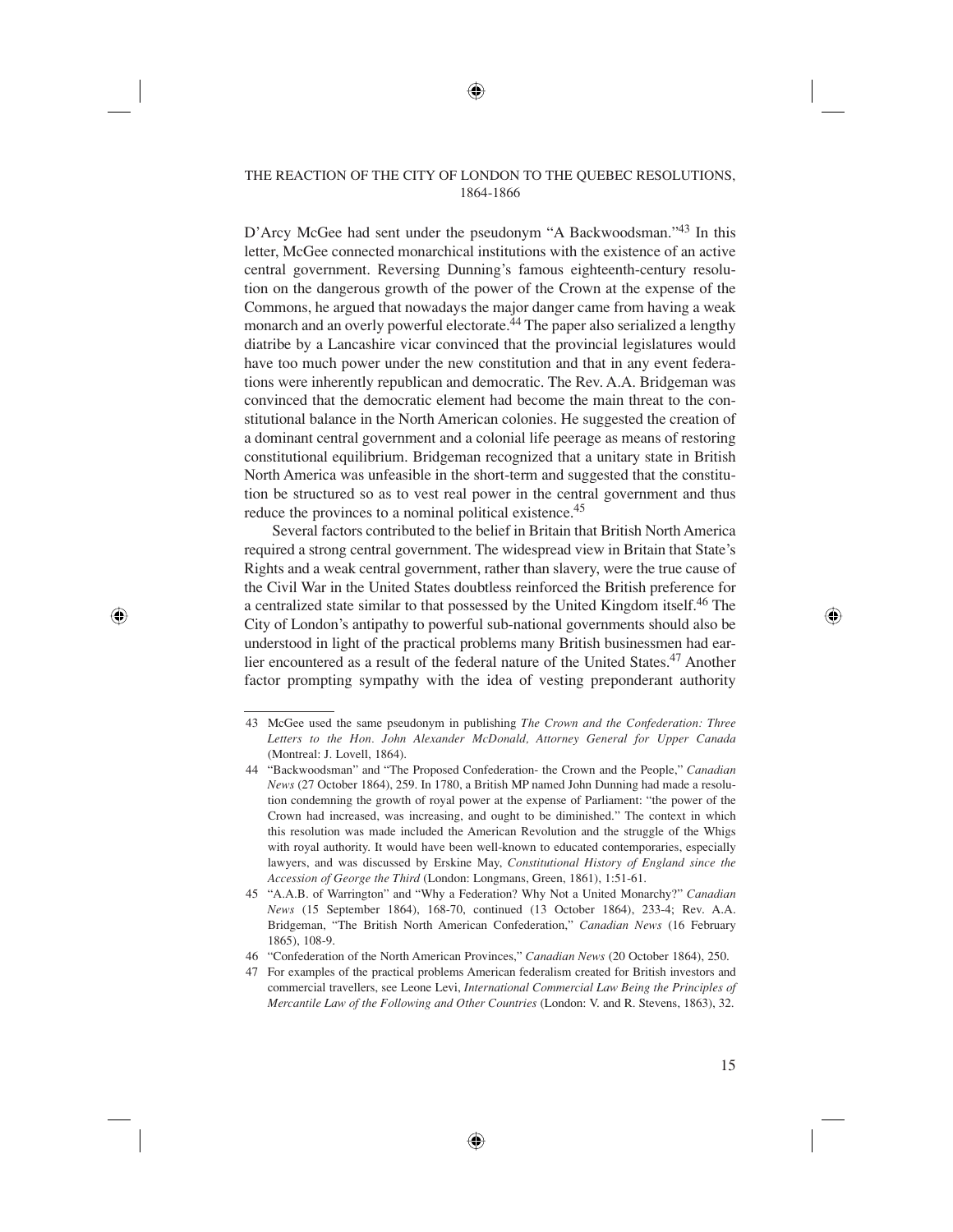in the federal government was the poor treatment many British investors had received at the hands of certain American state governments, for while the United States federal government had acted with consistent probity with regard to British bondholders, Pennsylvania and several other States had defaulted on their sterling bonds in the  $1840s^{48}$ 

The preference many British people showed for a relatively centralized system of government in British North America was far from class-neutral. Indeed, given that a relatively large proportion of adult males could vote in Canada, it is not surprising that the intense class politics of 1860s Britain informed investors' views of the ideal distribution of powers under the new constitution.49 Contemporaries often linked small polities with excessive democracy and lower-class power. For instance, in 1860 Lord Mulgrave, the Lieutenant-Governor of Nova Scotia, had discerned a tendency for the legislatures of small jurisdictions to be filled with men who lacked private means rather than by wealthy gentlemen who legislated for larger countries.<sup>50</sup> Sir Edmund Head had come to similar conclusions in  $1856$ <sup>51</sup> While ostensibly based on his own experiences in New Brunswick, Head's thinking may have been influenced by the British author C.B. Adderley, who had published a similar argument in 1853.52 In January 1865, the *Canadian News* compared the projected federation to the *Westminster Review*'s 1854 proposal for the conversion of the United Kingdom into a federal state, a plan the Radical journal had favoured as providing for "the cheap and easy resort of all ranks to the local legislative centres." The assumption on the part of the *Canadian News* that the governments of small territorial units would be more accessible to the masses (or "all ranks") than the government of a larger jurisdictions helps to explain why it advocated a powerful central government.<sup>53</sup>

The preference for a relatively centralized type of federation reflected both the general attitudes of Britain's propertied classes and several specific questions of political economy that were facing British North America at this time.

 <sup>48</sup> The role of the Pennsylvania episode in re-orienting the firm of Baring Brothers away from United States securities and towards those of British North America is discussed in Ralph W. Hidy, *The House of Baring in American Trade and Finance: English Merchant Bankers at Work, 1763-1861* (Cambridge, MA: Harvard University Press, 1949), 310-30.

 <sup>49</sup> Exact figures regarding the percentage of adult males with the right to vote would be difficult to calculate, but it is clear that proportion was much higher in the colonies than the mother country. The colonial franchise is discussed in Jeffrey McNairn, *The Capacity to Judge: Public Opinion and Deliberative Democracy in Upper Canada, 1791-1854* (Toronto: University of Toronto Press, 2000), 130; John Garner, *The Franchise and Politics in British North America, 1755-1867* (Toronto: University of Toronto Press, 1969).

 <sup>50</sup> LAC, CO, 217/266, Mulgrave to Newcastle, 1 March 1860.

 <sup>51</sup> LAC, CO, 42/206, Head to Labouchere, 3 September 1856.

 <sup>52</sup> Charles Bowyer Adderley, *The Colonial Policy of Lord John Russell's Administration* (London: R. Bentley, 1853), 1:34-5.

 <sup>53 &</sup>quot;Confederation," *Canadian News* (5 January 1865), 9-10.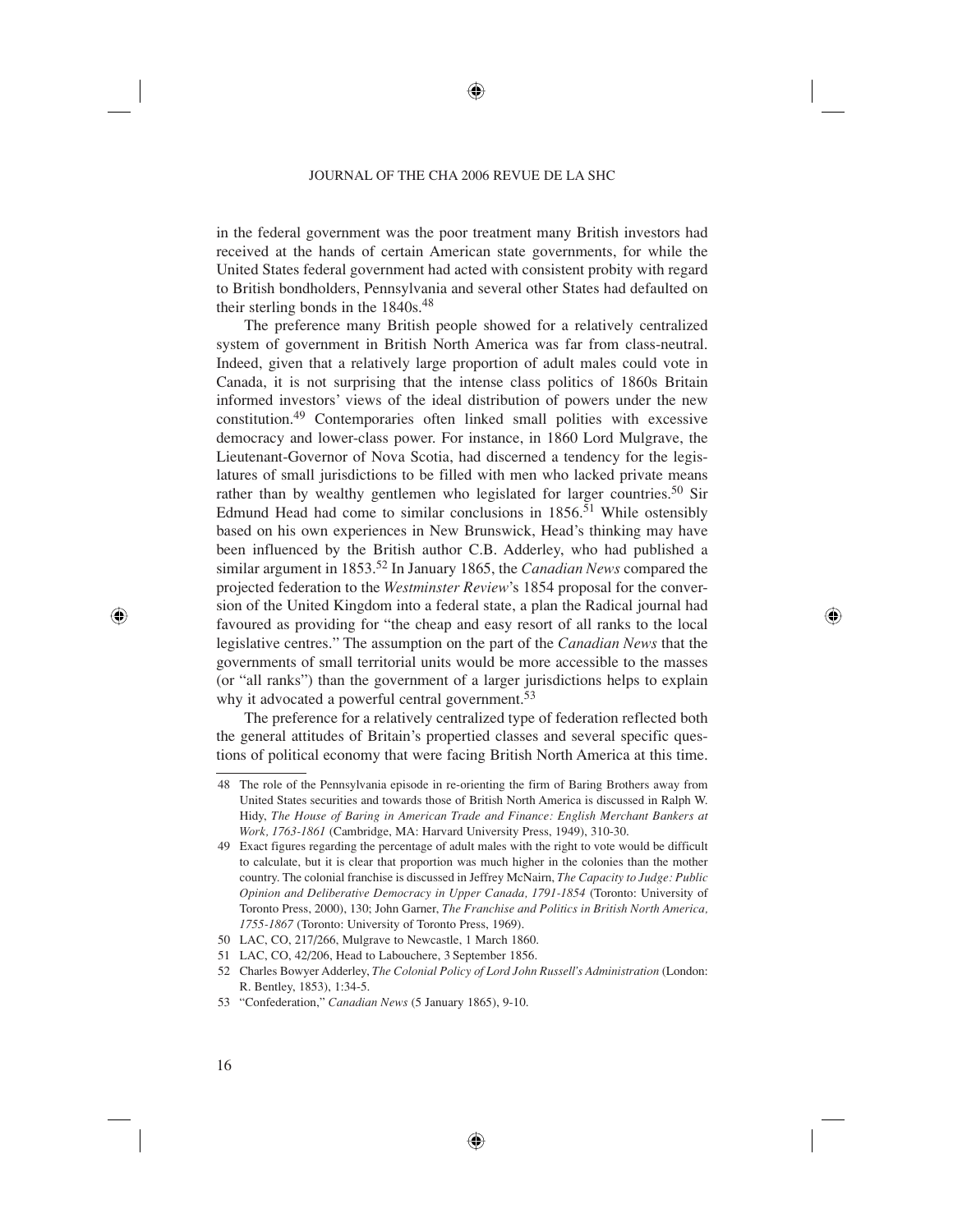One of these questions was the rate of taxation in the colonies, which was low by British standards and which limited the capacity of colonial governments to subsidize British-owned railways. Fear of the socialistic mass electorate became a leitmotif of conservative thought at the end of the nineteenth century, but most mid-Victorian people assumed that popular class electors were more hostile to the State than their social superiors.<sup>54</sup> Indeed, many observers thought that expanding the size of the electorate would inevitably lead to low levels of taxation and government activity. That mass electorates were anti-statist was the working assumption of the 3rd Earl Grey, the man who as Colonial Secretary between 1846 and 1852 had helped usher in colonial Responsible Government.55 In 1859, Grey published a book in which he argued that strengthening the democratic elements of the constitution at the expense of its aristrocratic and monarchical branches could, if taken too far, result in an excessively weakened State and extreme *laissez-faire*. Grey thought that while British governments before the 1832 Parliamentary Reform had been too prone to interfere with the market, the expansion of the franchise had created too many barriers to government activity. Grey argued that Britain was underserviced by government and that in the settlement colonies the situation was far worse, although not as bad as in the hyper-democratic United States.<sup>56</sup> Colonial taxes in this era were regressive, so the link Grey drew between mass suffrage and anti-statism seems quite plausible.<sup>57</sup>

For British investors in Canada, the discussion of how political structures influenced economic policies was a severely practical issue rather than an academic exercise. This was especially true for those who had invested money in firms dependent on taxpayer handouts. Ideologies of social class had long informed investor attitudes towards the political economy of Canadian investments, and dislike of broad electorates was most clearly seen in investor reactions to the Grand Trunk's financial problems. In May 1861, the London

 <sup>54</sup> This anti-democratic, anti-socialist attitude is discussed in E.H.H. Green, *The Crisis of Conservatism: the Politics, Economics, and Ideology of the British Conservative Party, 1880- 1914* (London: Routledge, 1995). For mid-Victorian ideas regarding the relationship between the expansion of the franchise and the size of the state, see John Stuart Mill, *Considerations on Representative Government* (London: Longmans, Green, 1861), Chapter 6, sec. 2; John Austin, *A Plea for the Constitution*, 2nd ed. (London: John Murray, 1859); Eugenio F. Biagini, *Liberty, Retrenchment and Reform: Popular Liberalism in the Age of Gladstone, 1860-1880*  (Cambridge: Cambridge University Press, 1992), 84-92; c.f. Herbert Spencer, "Parliamentary Reform: the Dangers and the Safeguards," *Westminster Review* (April 1860): 486-507. Spencer's views anticipated those of later conservatives but were atypical for the 1860s.

 <sup>55</sup> Arthur Doughty, ed., *The Elgin-Grey Papers, 1846-1852* (Ottawa: King's Printer, 1937).

 <sup>56</sup> Earl Grey, *Parliamentary Government Considered with Reference to Reform*, 2nd ed. (London: John Murray, 1864), 94-7, 160, 175, 352.

 <sup>57</sup> Gladstone's vague hope that Canada would emulate Sir Robert Peel's income tax was not fulfilled until the First World War. See University of Nottingham Library, Newcastle Papers, NeC 11252/1, Gladstone to Newcastle, 14 December 1861.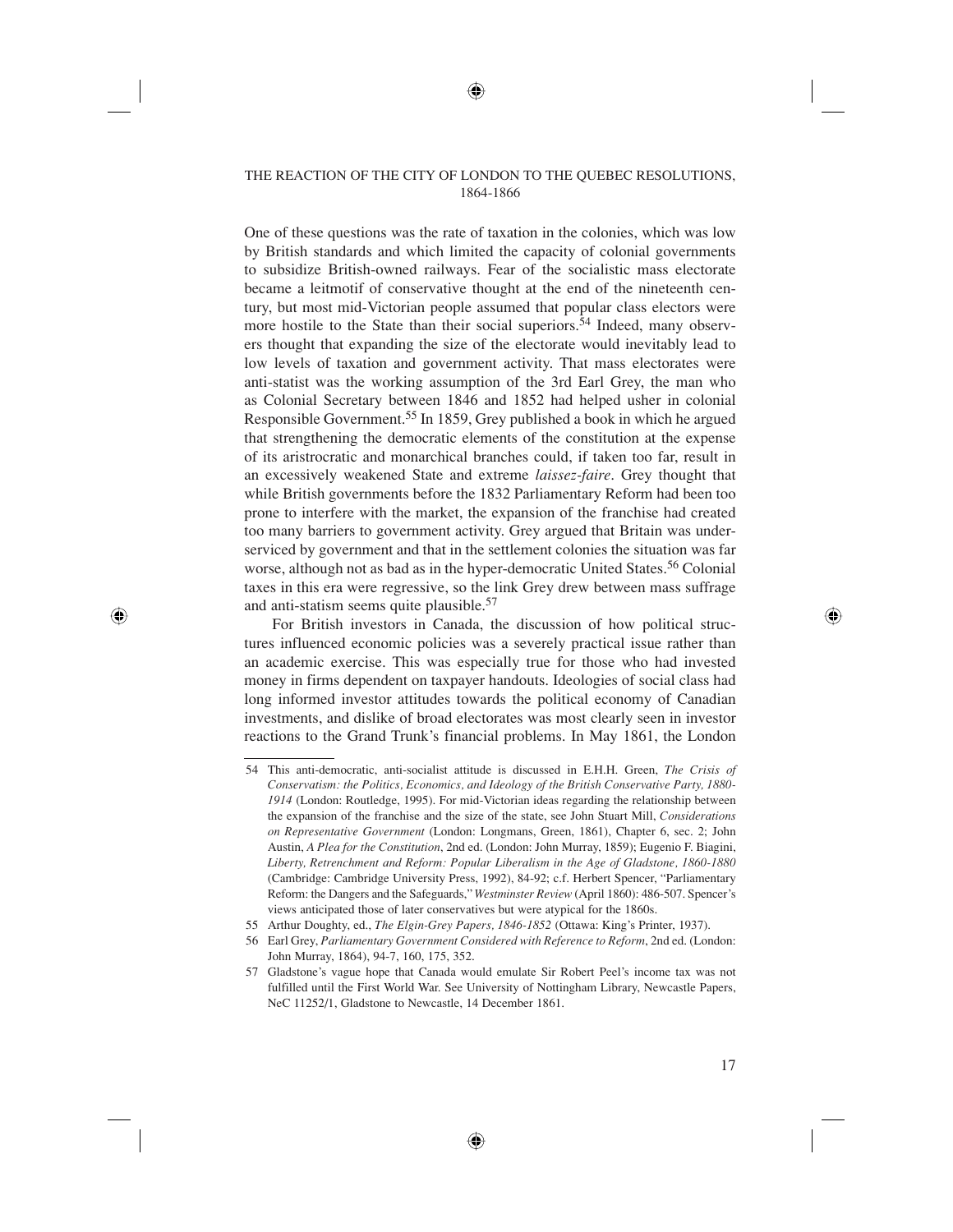*Bankers' Magazine* had attributed the unwillingness of Canadian politicians to grant the firm larger subsidies to the fact Canada was ruled by "the rabble."58 When the City of Hamilton defaulted on its sterling bonds in 1862 rather than increase property taxes, the *Canadian News* attributed this evidently immoral action to the low franchise requirements in Canada.<sup>59</sup>

For investors in the Grand Trunk and other enterprises reliant on the taxpayer, the chief issue was whether the new constitutional arrangements would strengthen the ability of the colonial state to tax and spend. Not surprisingly, the probable level of taxation in the future federation was discussed in the pages of the *Canadian News* in the months after the Quebec Conference. The *Canadian News* quoted speeches by Nova Scotia Confederates in which the anti-Confederate position that the union would lead to heavier taxes was frankly conceded and then countered with the argument that higher taxes, far from being an impediment to economic progress, were actually a source of national prosperity.<sup>60</sup> Given that many contemporary writers linked democracy and manhood suffrage with under-taxation and a weak state, the internal coherence of the *Canadian News*' position begins to become apparent: Confederation was favoured because it would limit democracy by changing the territorial scale on which decisions were made and this in turn would make it possible for the state to undertake necessary interventions in the economy.<sup>61</sup>

 The conservative aspect of Confederation was what struck British observers on both the left and the right of the political spectrum. Writing in the *Edinburgh Review*, Arthur Mills, a Conservative MP with close ties to the British investors in Canada, praised the Quebec Resolutions as a truly "Conservative" document. He lauded the delegates' evident desire to preserve the political connection with Britain, the proposal for an unelected Senate, the centralized nature of the new federation, and a perceived tendency in Canada "towards raising the qualification of electors." He observed that "amalgamation was the order of the day" in many spheres, citing recent company mergers, the growth of trade unionism, and the unification of European states.<sup>62</sup>

The Oxford don (and future resident of Canada) Goldwin Smith also agreed that the Quebec Resolutions were conservative, although for him this conser-

 <sup>58 &</sup>quot;Grand Trunk Railway of Canada," *Bankers' Magazine* (May 1861), 345-8.

 <sup>59</sup> See piece on Hamilton city debts in *Canadian News* **(**3 April 1862), 215. This argument about the low franchise requirements was repeated in the "City of Hamilton Bonds," *Money Market Review* (27 December 1862)*,* 556.

 <sup>60</sup> See speeches by McCully and Archibald, "The Confederation of the North American Provinces," *Canadian News* (12 January 1865), 26-9; speech by Lynch, "Union of the Colonies," *Canadian News* (16 February 1865), 103-4.

 <sup>61</sup> See sources in note 54.

 <sup>62</sup> Arthur Mills, "The British North American Federation," *Edinburgh Review* 121 (January 1865): 181-99.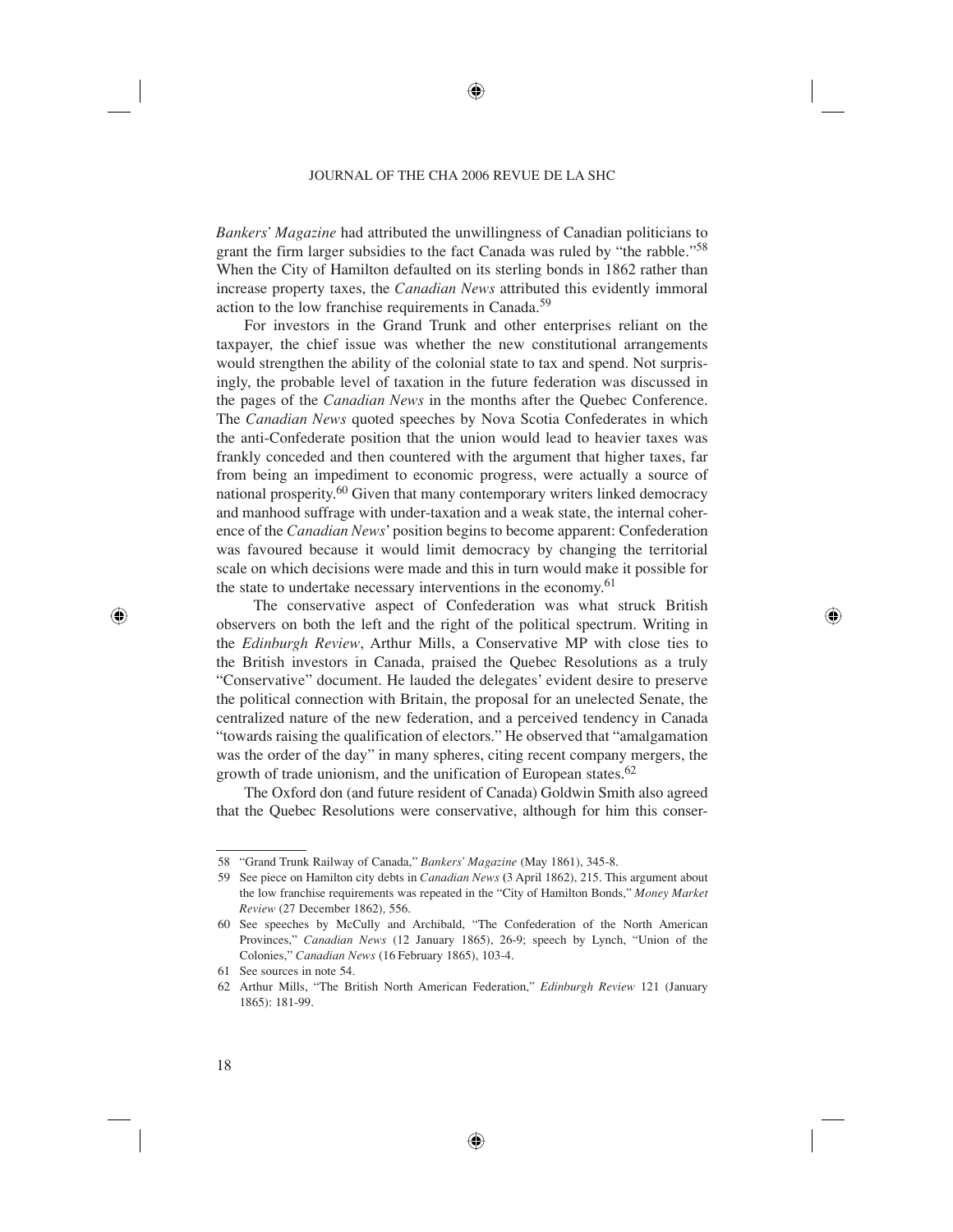vatism was an object of condemnation rather than praise. Writing to a friend in New York, he denounced Confederation as an attempt by the British aristocracy "to plant an offset" in North America, expressing the hope that the "Canadian monarchy" would go the way of the recently-toppled Mexican Empire.63 In a March 1865 article, Smith condemned the projected federation as too centralized and for its deplorable tendency to preserve the constitutional bond between Britain and the colonies. Smith said that in adopting the interventionist economic philosophy of Alexander Hamilton, the framers of the new Canadian constitution had forgotten that as civilization advances, the relative importance of State initiatives decrease. Interventionism was anathema to Smith, who declared that *laissez-faire* and a cheap and constrained central government marked the true path to economic progress.64 The proponents of Confederation, he argued, wished to return to the discredited mercantilist ideas of the eighteenth century.65

Smith's dislike of the Confederation scheme was shared by John Bright, a Quaker industrialist who was a leading exponent of Manchester Liberalism and who had an almost post-millennial view of the benefits of Free Trade. Bright also thought that the City played too great a role in shaping imperial policy. In the March 1865 parliamentary debate on whether to build fortifications in Canada, he lashed out against the influence of "the moneyed interest." Bright's outburst came after Sir Minto Farquhar, an MP with personal financial interests in Canada, had argued in favour of spending money on Canadian fortifications on the grounds they would protect the £43 million British firms had invested in the colony. Shocked by such a blatant display of self-interest, Bright had launched into a passionate denunciation of the City's influence over public policy, declaring that he had never known "the City to be right" on any issue and that "men who are deep in great monetary transactions …. are not able to take broad and dispassionate views of political questions of this nature."66

In January 1865, Bright praised the inclusion of the principle of representation by population in the Quebec Resolutions, but for him this redeeming

 <sup>63</sup> Arnold Haultain, *Goldwin Smith, his Life and Opinions* (London: T. Werner Laurie, 1913), 57-8.

 <sup>64</sup> Because Goldwin Smith was a committed classical liberal, his hostility to Confederation lends credence to Gad Horowitz's controversial argument that Sir John A. Macdonald subscribed to a (relatively) interventionist and collectivist Tory philosophy. Gad Horowtiz, "Conservatism, Liberalism and Socialism in Canada: An Interpretation," *Canadian Journal of Economics and Political Science* 32 (1966): 143-71, 157. For a criticism of Horowitz's thesis, see Janet Ajzenstat and Peter J. Smith, "The 'Tory Touch' Thesis: Bad History, Poor Political Science" in Mark Charlton and Paul Baker, eds., *Crosscurrents, Contemporary Political Issues,* 3rd ed. (Toronto: Nelson, 1998), 84-90.

 <sup>65</sup> Goldwin Smith, "The Proposed Constitution for British North America," *Macmillan's Magazine* XI (March 1865): 407-12.

 <sup>66</sup> *Hansard*, 3rd ser., 177 (1865): 1613-1633; Ibid., 1662-1665, Sir Minto Farquhar. Farquhar was a member of the BNAA and a director of the Canada Company.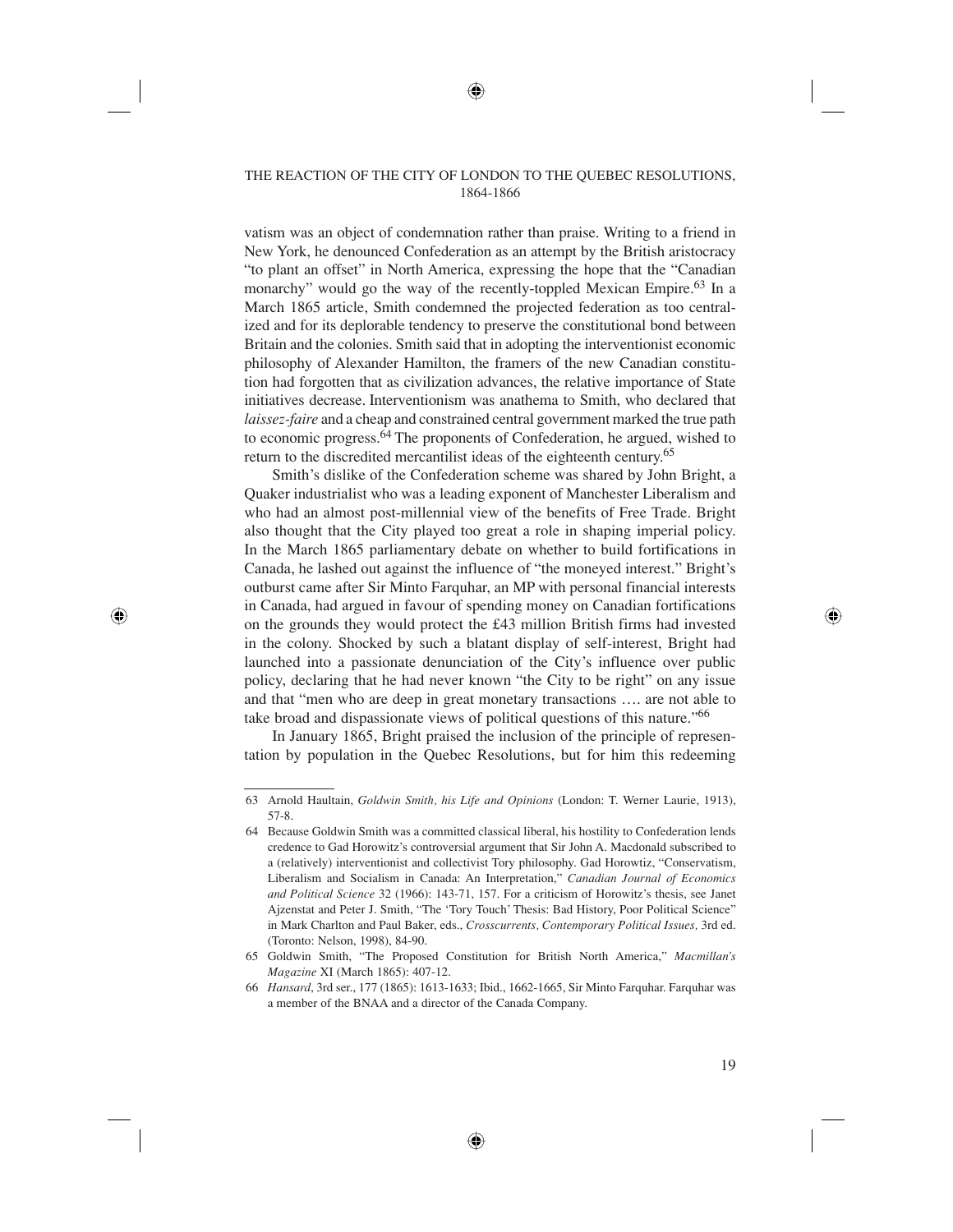feature was outweighed by the other aspects of the scheme.67 In particular, he objected to imperial assistance to the Intercolonial Railway, Nova Scotia's forced inclusion in the union, the overly-centralized nature of the new Canadian constitution, and the interventionist philosophy implicit in the Confederation project.68 Bright's stance is a reminder that the bipartisan consensus in Britain in favour of Confederation only embraced the front benches of the first two parties, the Liberals and the Conservative, and bears out the truth of the remark of the Conservative Prime Minister, Lord Derby, who described Bright as the "real leader of the Opposition" to his government.<sup>69</sup> Ideologically, there were few differences between the landed gentlemen who led the two major parties, but Bright's middle-class radicalism was genuinely different and led him to oppose key aspects of the Confederation settlement.

For railway promoters and other businessmen who stood to benefit from a more interventionist policy in the British North American colonies, the conservative or "Tory" aspects of Confederation would have been attractive. Another factor that likely increased the credibility of Confederation in the eyes of British investors was the tendency of Anti-Confederates to represent the investors as sinister figures with undue political influence. The Canadian historian F.X. Garneau had (unfairly) attributed the 1841 union to the influence of "la maison Baring," and this accusation was repeated with exquisite timing in the summer of 1864 in *La Revue Canadienne.*70 The *rouge* paper *Le Pays* informed its readers that Confederation was designed to line the pockets of the Grand Trunk and had been urged on the government by General Manager C.J. Brydges, the "*mauvais ange*" of that firm. *Le Pays* thought that Confederation would lead to a mountain of debt and sky-rocketing taxation that would enrich a few bankers while impoverishing the general population. For *Le Pays*, the very fact that *Herapath's Railway and Commercial Journal* had endorsed Confederation was iron-clad proof it was a bad idea.<sup>71</sup>

 <sup>67 &</sup>quot;Messrs. Bright And Scholefield At Birmingham," *Times* (19 January 1865), 9. This was an issue in Britain too, where proportional representation as determined by decennial census was only achieved in 1885. Andrew Jones, *Politics of Reform, 1884* (Cambridge: Cambridge University Press, 1972), 196-202.

 <sup>68</sup> Bright was an advocate of decentralization and in March 1859 he lectured the Commons on its benefits, urging that the principle be introduced into the administration of India. *Hansard*, 3rd ser., 152 (1859): 1359-1373. For Bright's expression of sympathy for Joseph Howe's cause in 1867, see *Hansard*, 3rd ser., 185 (1867): 1181-1187.

 <sup>69</sup> James E. Thorold Rogers, ed., *Speeches on Questions of Public Policy by the Rt. Honourable John Bright, MP* (London: Macmillan and Co., 1869), viii.

 <sup>70</sup> Review of Garneau's *Histoire du Canada: depuis sa découverte jusqu'à nos jours* in *Revue canadienne,* 1 (1864): 424; article on "La Revue Canadienne," *Montreal Witness, Commercial Review and Family Newspaper* (10 September 1864), 2.

 <sup>71 &</sup>quot;La Confédération et le Grand Tronc," *Le Pays* (28 May 1866).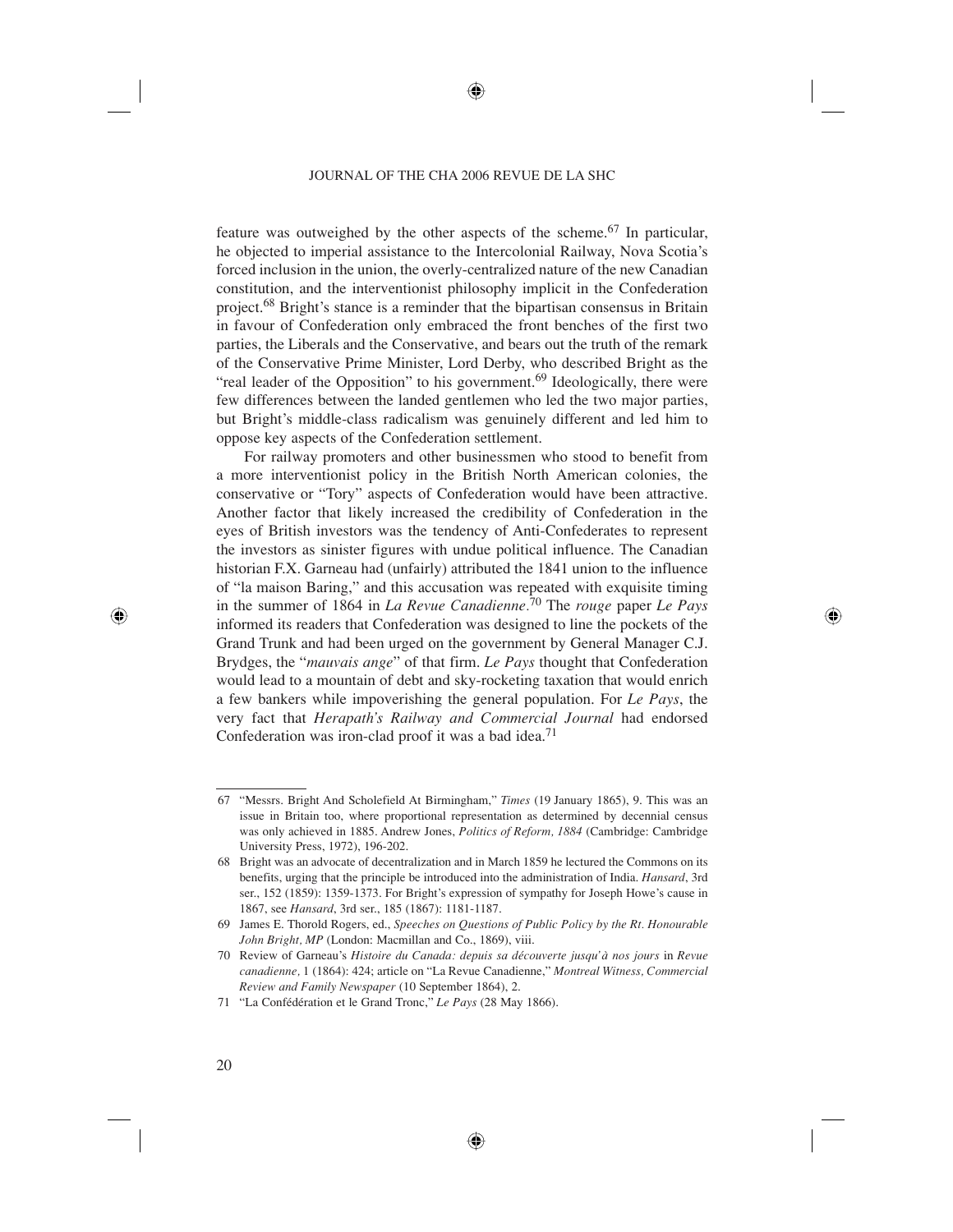The view that the Grand Trunk was a driving force behind the colonial union scheme was not confined to francophones. The *Montreal Witness* made similar accusations when it argued that Confederation would "put a couple of millions, more or less, into the pockets of London bankers and speculators" connected to the Grand Trunk, while simultaneously depositing "some five millions into the pockets of the same parties, for certain alleged proprietary rights of the Hudson's Bay Company, of which that company can make no use." In return for supporting this corrupt measure, the British government had promised to put "all our prominent men into governorships or at least into a sort of order of nobility."72 In the debate in the Canadian Legislative Council on the Quebec Resolutions, Benjamin Seymour, an Upper Canadian life member, characterized the Grand Trunk as a venture "planned by English capitalists" at the expense of Canada's taxpayers. Seymour condemned both it and Confederation as incompatible with "retrenchment and financial reform."73

In 1865 and 1866, perhaps the greatest obstacles to Confederation were the attitudes of swing voters in New Brunswick. Even before the defeat of the pro-Confederation government of Leonard Tilley in the 1865 general election, the *Canadian News* was monitoring the situation in the province closely. It attributed anti-Confederation sentiment to the fears of the urban "working classes" and confidently predicted that the "master mechanics and manufacturers" of Saint John would be able to persuade their less enlightened employees of the advantages of colonial union. They would do so by explaining how the construction of a railway would bring them cheap food from Canada.<sup>74</sup> The *Canadian News*'s optimism was only barely dented by the victory of an anti-Confederation coalition in the February-March 1865 election, for it cheerfully reported in April 1865 that there had been "gratifying intelligence that the confederation of British North America is progressing in a most satisfactory manner," and that "the check which was given by the New Brunswick elections is proving to be of much less importance than was at first supposed."75

Writing from London to console Tilley on his defeat, Watkin stated that "every one here, especially in official circles, give [*sic*] you full credit for having made a gallant and patriotic fight for a great measure for the general advantage of the British Empire." The non-official circles to which Watkin referred doubtless included the BNAA. Watkin informed Tilley that he had written to Howe "to say what a grievous mistake has been made in NB and how much securities will be damaged and the British heart cooled down by what has taken place." He argued that, much more than the price of New Brunswick

 <sup>72 &</sup>quot;Confederation," *Montreal Witness* (19 January 1867), 44.

 <sup>73</sup> *Confederation Debates*, 15 February 1865, 199.

 <sup>74 &</sup>quot;To the Working Men of New Brunswick," *Canadian News* (23 March 1865), 187.

 <sup>75 &</sup>quot;Confederation of the British North American Colonies," *Canadian News* (27 April 1865), 264-5.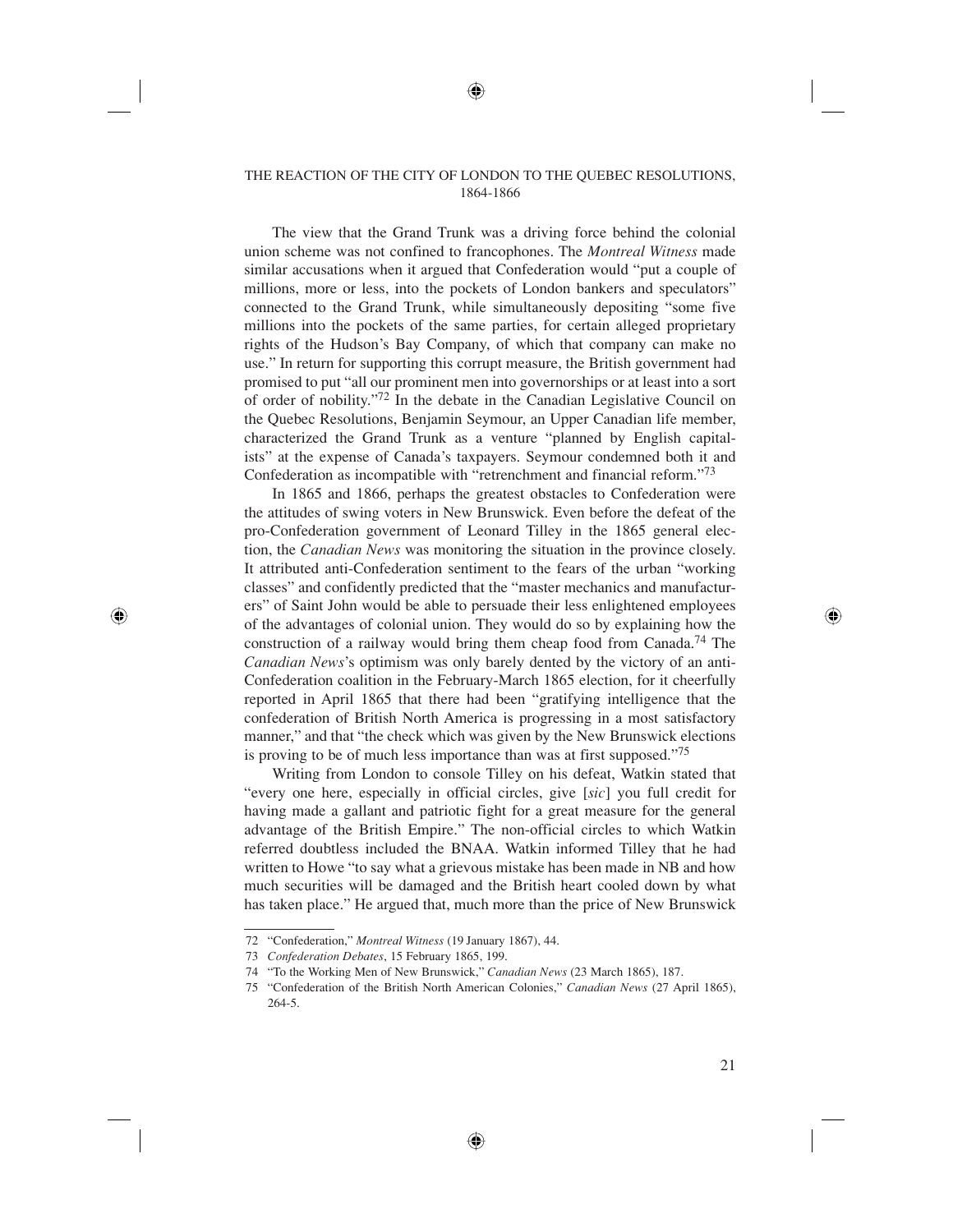bonds was at stake: "upon the back of the great Confederation idea we might just now have carried in Parliament [rode] almost any assistance the Provinces might reasonably want for the Intercolonial, fortifications, etc." However, "as matters now stand" these proposals "will be chilled" and "every shilling" of Imperial money would have to be fought for.<sup>76</sup>

The Grand Trunk's role in the 1866 New Brunswick election has been a matter of historiographical controversy and given the paucity of hard evidence, we will probably never be able to ascertain the truth of the allegations that its money influenced the outcome of the campaign.<sup>77</sup> What is clear is that the implications of Tilley's success in the election were immediately recognized by London business figures. For instance, at the June 1866 Annual General Meeting of the Trust and Loan Company of Upper Canada, reference was made to the likelihood of imminent Confederation. This took place during a discussion of the Canadian statute that limited the interest the company could charge to eight percent.78 When a shareholder asked what progress had been made in lobbying the Canadian government to modify its usury law, one of the directors, William Chapman, replied that "there was reason to expect that a modification of those laws would take place on the meeting of the Legislature, and that as soon as the Confederation came into operation they would be entirely abrogated."79 Chapman was a member of the BNAA and his remarks reveal his expectation that Confederation would benefit his company and other suppliers of capital.

At first glance, it is hard to see why Canada's union with the lower provinces would have made the legal environment in Upper Canada more hospitable to lenders. After all, the usury laws of Nova Scotia and New Brunswick were even more stringent, $80$  and the assimilation of the various provincial laws towards a national compromise rate would have been unfavourable rather than

 <sup>76</sup> LAC, Tilley Fonds 17, Edward Watkin to Tilley, 30 March 1865.

 <sup>77</sup> G.E. Wilson, "New Brunswick's Entrance into Confederation," *Canadian Historical Review* 8 (1928): 4-24. C.f. A.W. Currie, *Grand Trunk Railway of Canada* (Toronto: University of Toronto Press, 1957), 96.

 <sup>78</sup> The impact of the usury laws of the North American colonies were discussed at the AGM of the Bank of British North America in June 1866. At this point, interest rates in London were higher than the maximum legal rate in the North American colonies: the usury laws made arbitrage in borrowing impossible. See "Bank of British North America," *Bankers' Magazine* (July 1865), 846-8.

 <sup>79 &</sup>quot;Commercial," *Canadian News* (7 June 1866), 365. In 1865-1866, a bill was introduced into the Canadian legislature to lower the rate of interest non-bank institutions could charge from eight to six percent. See *An Act to Amend the Act Respecting Interest* (Ottawa: Hunter, Rose, 1865).

 <sup>80</sup> C.D. Archibald, a New Brunswick-born merchant in London, complained that the usury laws of New Brunswick and Nova Scotia were more stringent than those of Canada. See LAC, Tilley Fonds 17, C.D. Archibald to Tilley, 3 March 1864. The different legal maximums persisted decades after Confederation: Frank Weir, *The Law and Practice of Banking Corporations under Dominion Acts* (Montreal: J. Lovell, 1888), 415-20.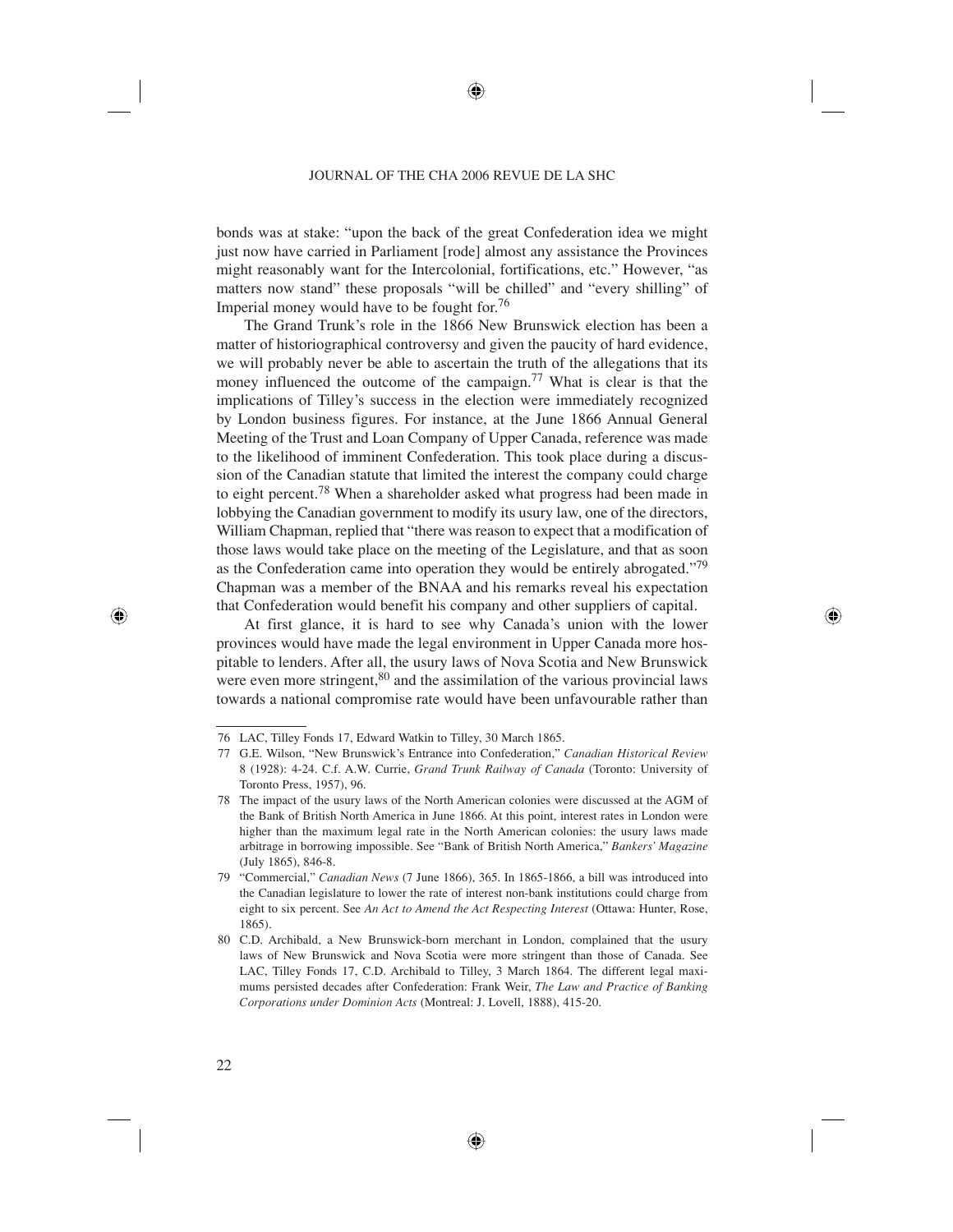beneficial to lenders in Upper Canada, however welcome it would have been to people who supplied capital in the east. Why then did Chapman, the director of a company operating only in Upper Canada, believe that Confederation would lead to "free trade in money"?

In the 1865 Confederation Debates in the Canadian legislature, several speakers objected to the allocation of jurisdiction over interest to the federal government on grounds related to issues of democracy and social class. J.B.E. Dorion, a *rouge* opponent of colonial union, stated that regardless of his personal opinion of the wisdom of laws limiting interest rates, if "nine-tenths" of the population of Lower Canada desired such laws, he, as a democrat, was obliged to vote for them. Dorion argued that a truly democratic constitution would give authority over this issue to the legislative body best able to reflect the popular will in each community, concluding that the decision to assign jurisdiction over usury to the central government was yet another illustration that the proposed union was not a "real Federal system."81

John Sandfield Macdonald, a fierce opponent of the Quebec Resolutions, also declared his opposition "to what is called free-trade in money" in the Confederation Debates. Macdonald argued that "moneyed corporations," such as "the Canada Loan and Credit Company" and the "Trust and Loan Company," were harming the province by draining profits back to Britain. Something should be done to protect the farmers of the province from this menace, he said, and tough usury laws were the answer.<sup>82</sup> Given that populist politicians such as Sandfield Macdonald were attempting to create animosity towards British money-lenders, one can well understand why the owners of capital would have approved of a constitutional arrangement that would vest control over interest and banking in the hands of a remote central government. Sandfield Macdonald's tirade against the usurers and the Trust and Loan Company suggests that the decision to give jurisdiction over "interest" with Ottawa rather than provinces was more than a technical point of constitutional detail. Indeed, the debate over the usury laws shows that British investors had a stake in Canadian political decisions that went well beyond railways, canals, and other projects with high visibility.

British investors welcomed Confederation because it promised to improve the business climate in the North American colonies. Many opponents of Confederation attacked the proposed federation as a scheme designed to line

 <sup>81</sup> *Confederation Debates,* 9 March 1865, 859.

 <sup>82</sup> Ibid., 7 March 1865, 738. The eventual BNA Act gave the federal government jurisdiction over "interest," sec. 91(19) and sec. 91(21). However, post-Confederation finance ministers failed in their efforts to pass national usury legislation due to local opposition. In the 1870 debate on whether to establish a uniform national usury law, participants mentioned that in Nova Scotia the legal maximum on most forms of interest was six percent. Canada, House of Commons, *Debates*, 1st Parliament, 3rd session, (1870), 6 April 1870, 906 et seq.